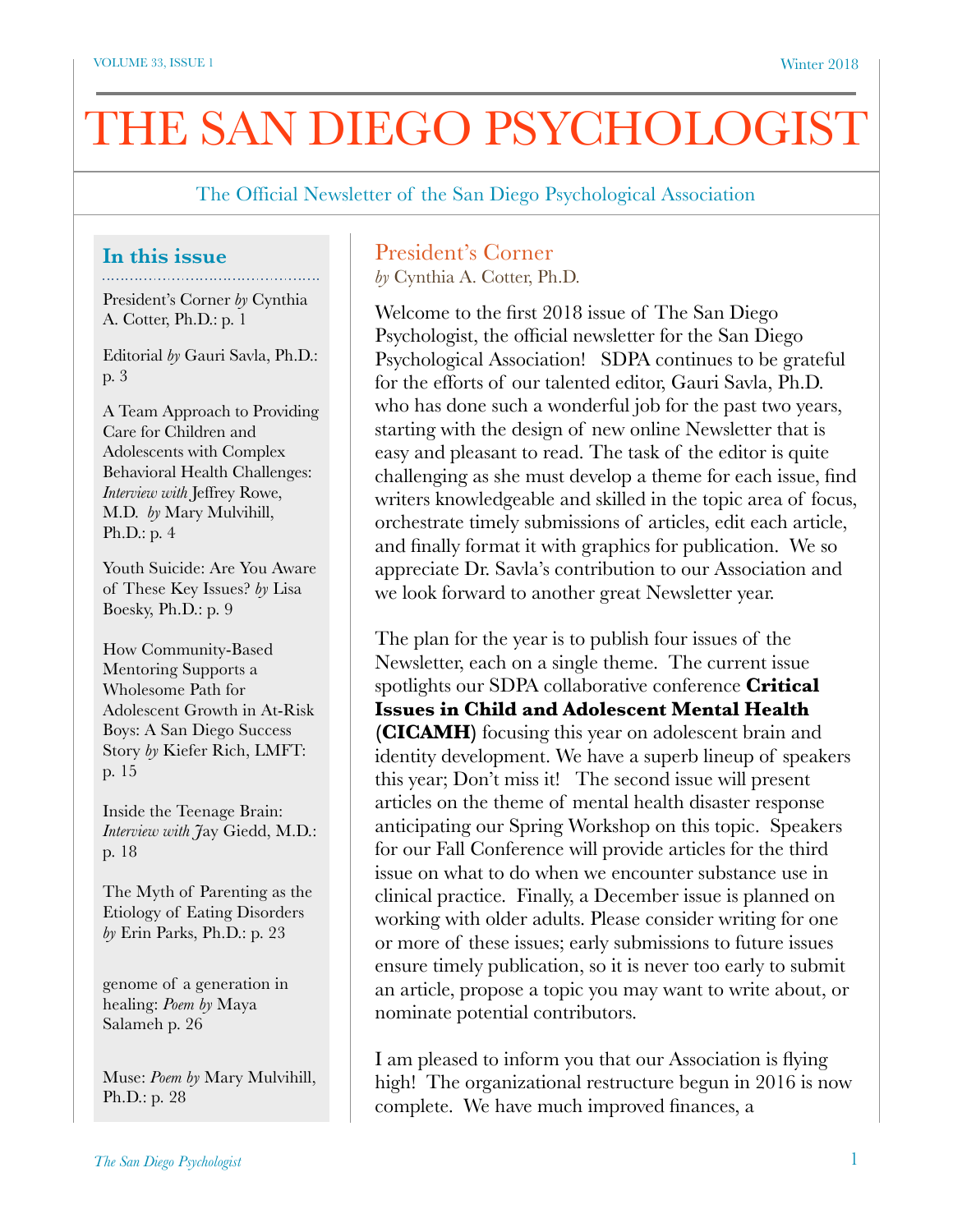#### **SDPA Board of Directors**

*President:* Cynthia Cotter, Ph.D. *President Elect:* Diane Pendragon, Psy.D. *Past President:* Annette Conway, Psy.D. *Treasurer:* Carrie Jaffe, Ph.D. *Secretary:* Micol Gonella, Psy.D. *Members at Large:* Ruth McKercher,Ph.D. Linda Collins, Ph.D. Michelle Carcel, Psy.D. Rochelle Perper, Ph.D. Jessica Silsby, Psy.D. Andrea Karp, Psy.D. Abi Weissman, Psy.D. Gordon Zilberman, Ph.D., ABPP Darlene Townes, Psy.D. *Student Representative:* Holly Bookwalter

#### **Association Services**

*Legal Counsel:* David Leatherberry, J.D.

## **SDPA Staff**

*Office Administrator:* Tami Magaro

## **The San Diego Psychologist**

*Editor:* Gauri Savla, Ph.D. [www.thesandiegopsychologist.com](http://www.thesandiegopsychologist.com)

*The SDPA offices are located at 4699 Murphy Canyon Rd. San Diego, CA 92123.* 

reorganized, more efficient Board, notable increases in membership and attendance at events, a lovely and efficient new office manager (Tami Magaro), and a new website. We now average over 600 members and our 35 committees/taskforces carry out our missions to support the profession of psychology and to benefit mental health in San Diego. The energy and enthusiasm of members is just remarkable!

This year, we will focus on increasing benefits for members. With our improved finances, we will provide two free large networking events. The first, our now annual Brew Ha Ha!, will be held on April 8th . The second, an elaborate celebratory Winter Gala, will be held in early December. By popular demand, we are bringing back the Spring Workshop that will be held May 19<sup>th</sup>. The topic, **Preparing for the Unthinkable!**, is unfortunately timely; how we as mental health providers can contribute when one disaster strikes and more seem to follow, seemingly without relief. The topic of our Fall Conference is also timely, **Encountering Substance Use in Clinical Practice**. National speakers will discuss emerging issues related to substance use, particularly opiate deaths and legalization of marijuana. There will be talks reflecting divergent perspectives on conceptualization, assessment and treatment of addictions to substances.

Our very popular series **Dinner Case Conference in Del Mar** will continue, and we hope to expand to other areas of the county. SDPA continues to support many community activities including the NAMI Walk, the Harvey Milk Diversity Breakfast, and the Navy SEAL Foundation Impact Forum. In addition, we have four new committees, Addiction, Geropsychology, Military, and School Psychology.

If you are already an SDPA member, we so appreciate your participation. If you are not, there is no better time to become a member. We hope to see you soon!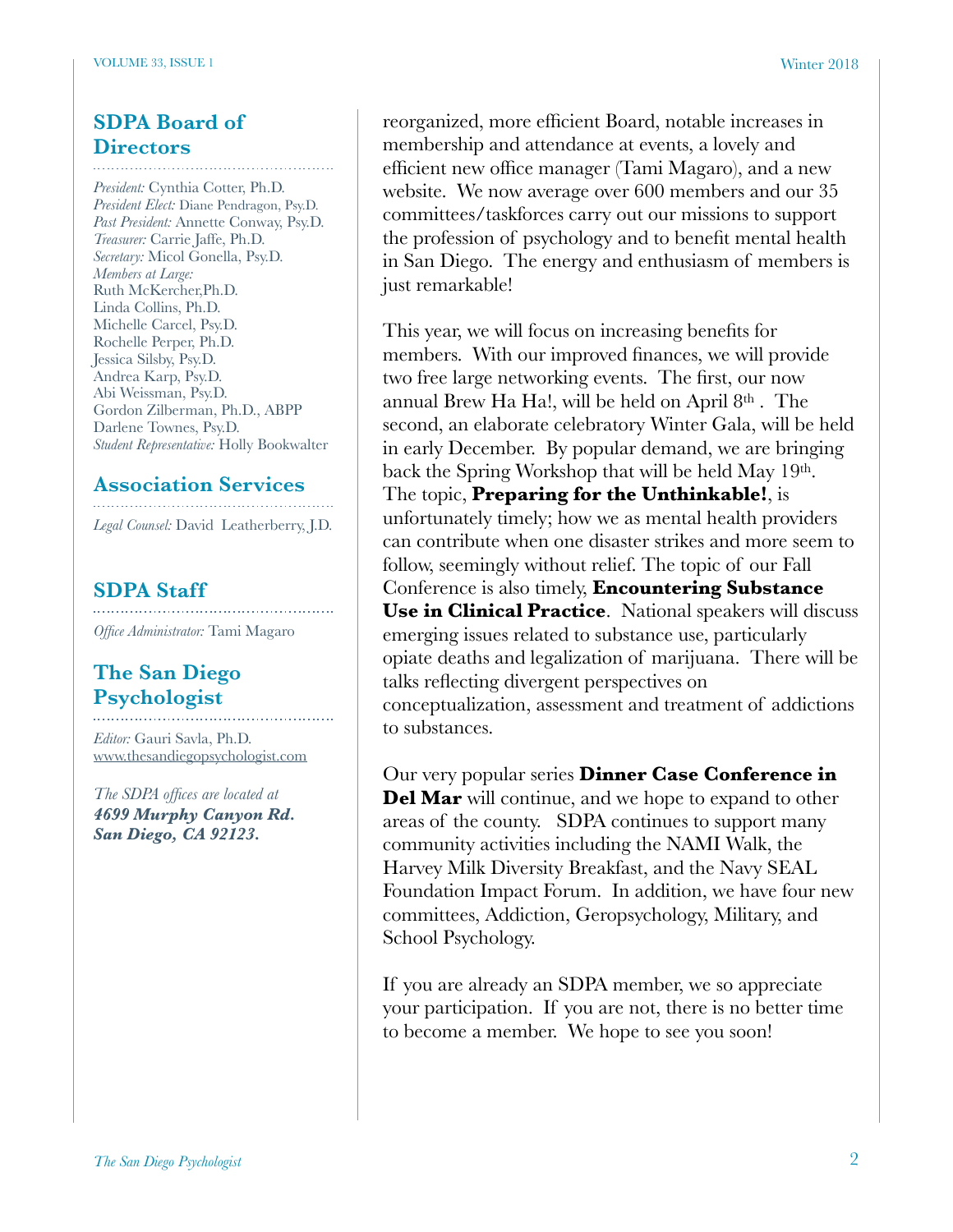*by* Gauri Savla, Ph.D.

Dear SDPA Members and Guest Readers,

Welcome to the maiden issue of 2018! Since I took over as Editor of the San Diego Psychologist in 2016, I have had the unique privilege of having worked with three phenomenal SDPA Presidents—Dr. Ellen Colangelo, Dr. Annette Conway, and recently, our current President, Dr. Cynthia Cotter. Each of these women has influenced the evolution of the Newsletter with her unique vision and perspective; Dr. Cotter's forethought and attention to detail led us to determine the themes of all four issues for this year, a more streamlined and navigable website. Among other things, you may have noticed that it is easier to access past issues of the Newsletter by the year in which they were published and direct links to the SDPA website and upcoming events.

The Winter 2018 issue of the Newsletter is a companion issue to the upcoming **Third Annual Critical Issues in Child and Adolescent Mental Health (CICAMH)** 

**Conference**, and features articles from some of the experts who will be presenting their work there. Dr. Mulvihill's interview with Dr. Rowe, the Chairperson of the Conference gives a broad overview of the mission of this collaborative, and the agenda for this year's meeting. Dr. Boesky, a Distinguished Speaker at the 2018 CICAMH writes about the often heartbreaking and important work she does in suicide prevention and research. Mr. Rich's article on the Boys to Men initiative in San Diego County highlights this remarkable program that mentors fatherless boys. The interview with Dr. Giedd is a fascinating look into the teenage brain. Dr. Parks has written a passionate article about the stigma parents of children with eating disorders face, and presents some theories about why it continues to persist. The issue ends with two poems by Maya Salameh, a 2016 National Student Poet, and our very own Dr. Mulvihill. I want to extend my gratitude to Dr. Mulvihill for reaching out to the speakers and following up with them, a task that added hours to her already busy life.

As a clinician (and erstwhile researcher) who primarily works with older adults, I have great admiration and respect for mental health professionals who work with children and adolescents. Their work is challenging and sensitive, but their dedication to this cause is unparalleled. As Dr. Rowe says in his interview, just as with other special populations, caring, competent professionals specializing in children's issues are urgently needed to meet a rapidly growing need. Conferences such as the CICAMH not only bring allied professionals together, but hopefully, inspire new professionals just entering the field to consider working with this population.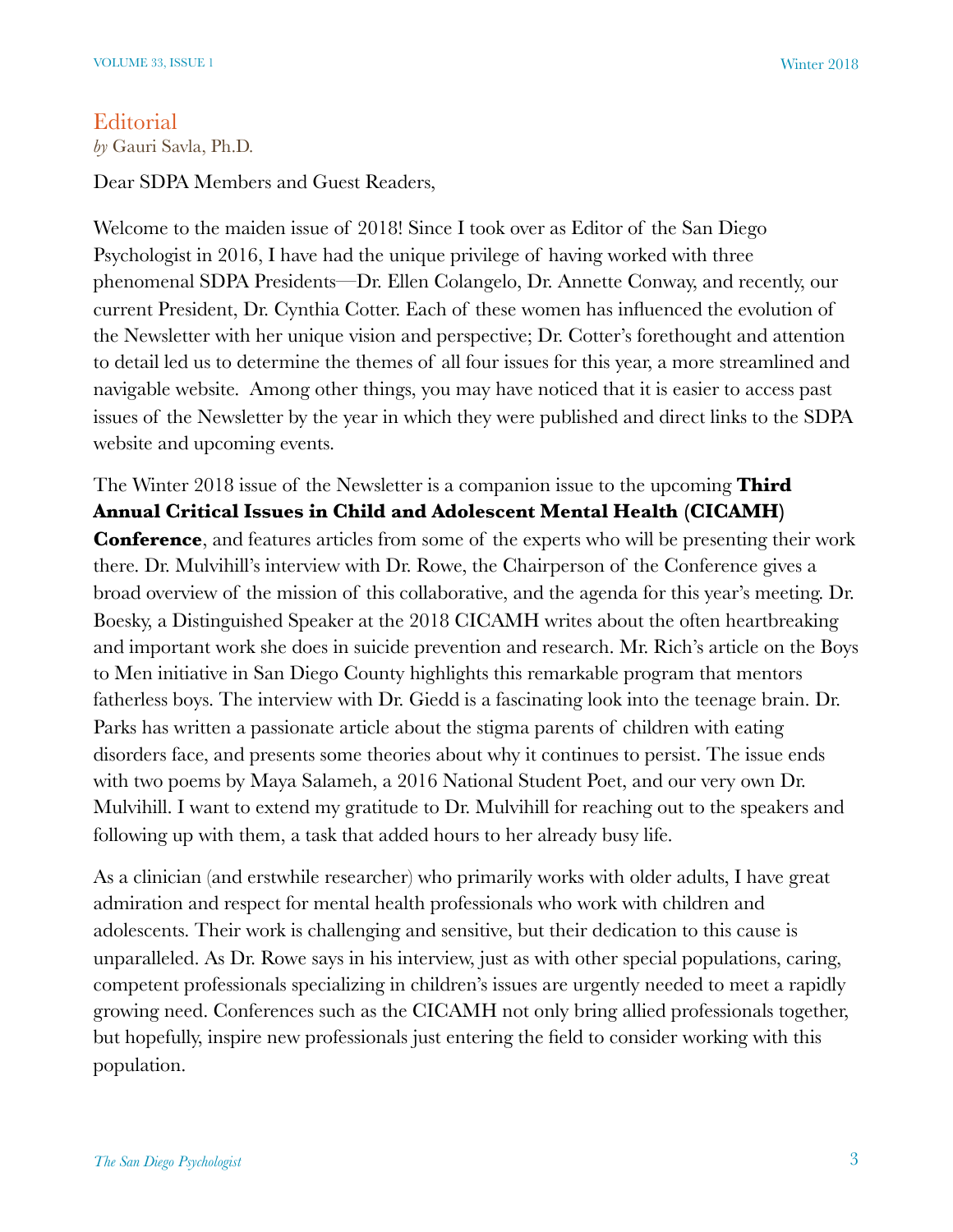Dr. Cotter, in her President's Message, has highlighted the themes for the four issues of the Newsletter this year. We hope that you will feel inspired to write for one (or more) of these issues to share your work, expertise, or opinions with your fellow professionals.

I look forward to hearing from you. As always, questions and comments on the specific articles or the Newsletter in general are welcome.

You may leave a comment on the online newsletter at <u>www.thesandiegopsychologist.com</u> or email us at TheSanDiegoPsychologist@gmail.com.

## A Team Approach to Providing Care for Children and Adolescents with Complex Behavioral Health Challenges *Interview with* Jeffrey Rowe, M.D. *by* Mary Mulvihill, Ph.D.

*Dr. Rowe is the Supervising Psychiatrist at the Behavioral Health Services division of the County of San Diego Health and Human Services Agency. He is also the Chairman of the 2018 Critical Issues in Child and Adolescent Mental Health Conference, entitled, "Hidden in Plain Sight: Adolescent Brain & Identity Development."* 

## **Dr. Rowe, what is the purpose of the Critical Issues in Childhood and Adolescent Mental Health Collaborative that's being developed here in San Diego?**

The San Diego CICAMH Collaborative is a joint project between the County of San Diego Health and Human Services Agency, San Diego Psychiatric Society, San Diego Psychological Association, San Diego Academy of Child & Adolescent Psychiatry, the San Diego Chapter of the California Association of Marriage & Family Therapists, UCSD Community Psychiatry, SDSU School of Public Health, and the American Association of Pastoral Counselors, Pacific Region. We hope to add social workers in the future.

There are three main purposes of the CICAMH Collaborative:

- 1. To provide an opportunity for five of the major mental health professional organizations to work together on a substantive project of benefit to the community. We don't often have the opportunity to get to know each other personally and professionally, so working on something we all feel is important helps us understand the various professional perspectives and talents and how we can best work together.
- 2. To provide the latest information on the treatment of children's mental health issues to our members, trainees, and to the San Diego mental health community.
- 3. To provide mental health professionals the opportunity to develop cross-professional relationships. This enables us to do a better job taking care of child/youth clients,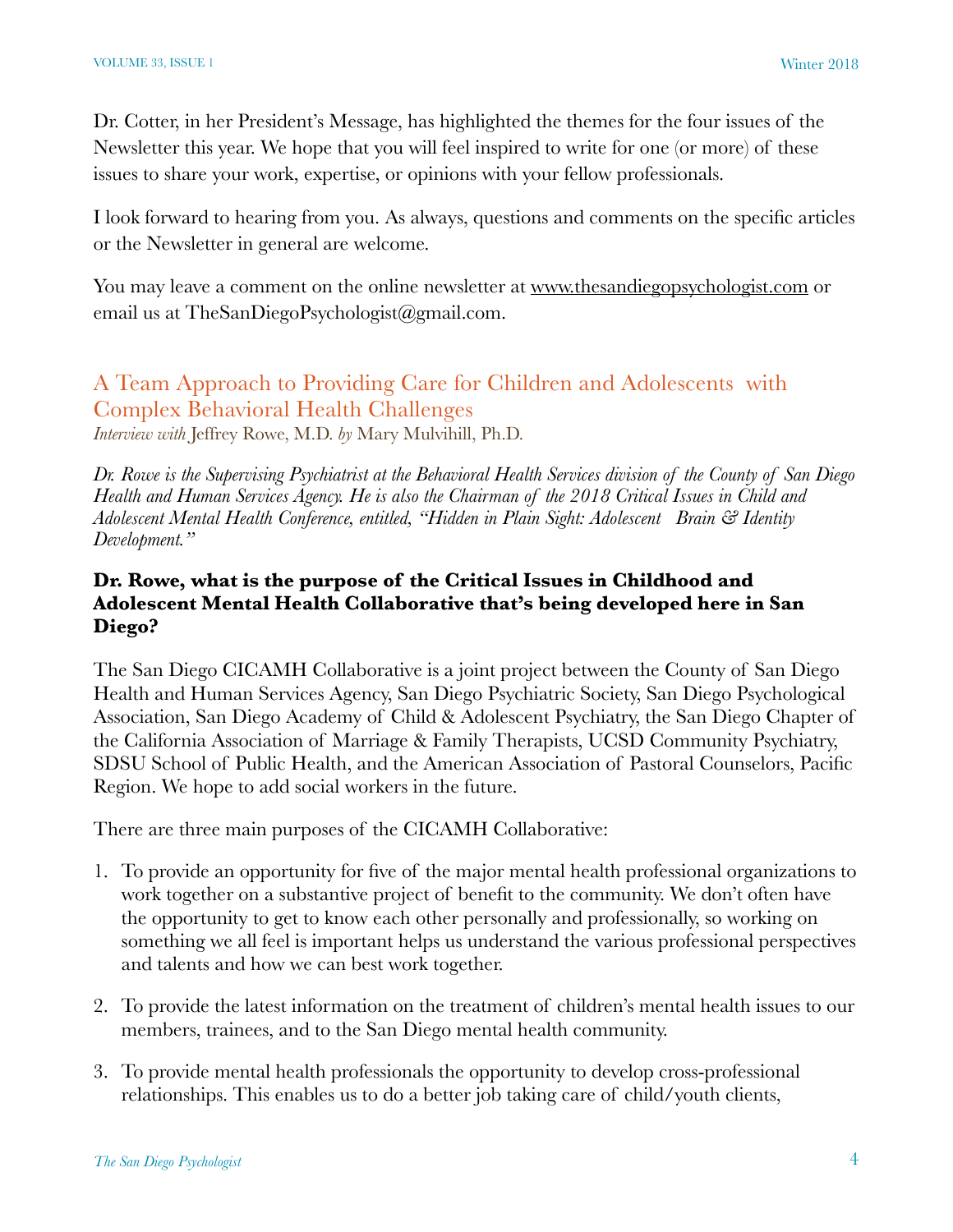especially in a crisis situation or when dealing with very complex problems. CICAMH also puts together the annual Summer Social in August for our collective memberships to foster these relationships.

## **Since you represent child/youth psychiatrists, what should other mental health professionals know about how you operate when doing psychopharmacology with children/youth?**

There are four basic treatment principles in considering psychopharmacology for kids: (1) It is important to appreciate that no one likes to medicate kids. Medication done poorly can be a problem. (2) Some kids have problems that can be severe & disabling. (3) Children deserve the very best treatment of ALL kinds available to address the problems they are contending with. (4) Effectiveness and side effects must be carefully monitored in all treatment interventions.

Medications, even when necessary, are not a sufficient treatment in themselves. New learning experiences, such as therapy, school activities, skill building, and new relationships are also needed to create a complete treatment approach, capable of creating new brain pathways.

## **Tell me more about how new learning experiences complement the role of psychopharmacology for children/youth experiencing difficulties.**

There are many misconceptions and fears about the use of medication in children/youth. Chemicals we use as medicine only "work" because there are receptors in the brain that they "work on." So, in this way medicine acts as a "dial turner"; it can make the receptors and neurons work more or work less, depending on their intended effect. Medicine can make a person more active or less active. It can diminish voices (hallucinations) or amplify them.

But medications cannot heal a person. They cannot create new brain connections, better integration of nervous activities, or a new understanding of one's self or relationships with others. New activities, relationships, and skills that emerge in their daily life are critically important. These can be achieved through therapy, but also school experiences, outside mentors, animal interactions, sports and arts participation, and so forth. Medication can help these therapeutic experiences and changes happen by fostering safety, decreasing suffering, and improving cognitive function and self-control.

Are there any new medications or treatments which child psychiatrists are able to use now that other mental health practitioners should know about?

It is important to realize that all the current medications we have, including the "latest and greatest" for depression, anxiety, attentional focus, psychosis, and mood stabilization are based on very old science. We haven't had any new breakthroughs, unfortunately.

However, there are some new developments in what some would consider "recreational" drugs, which are now being studied. An example of this is ketamine, which seems to be beneficial for mood. It has the advantage of acting very fast; an infusion of ketamine can take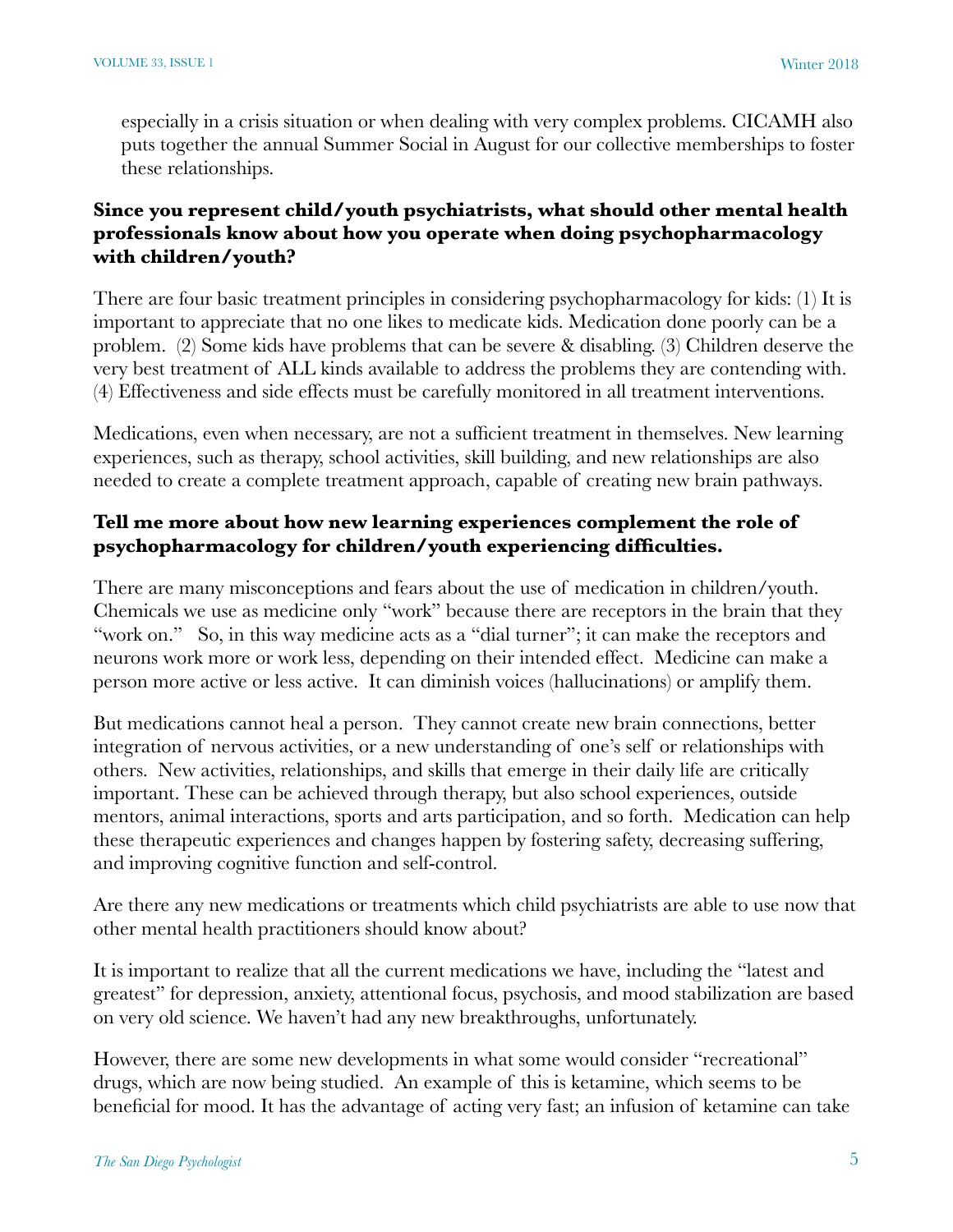effect in minutes to hours, but lasts only a day or two. There is a lot of research interest currently in this drug's potential effects and how best to use it.

Transcranial Magnetic Stimulation is increasingly being studied, primarily for mood, but also for autism and anxiety. In this treatment, a magnetic force is applied across the skull to stimulate different brain areas or integrate their functions, so the brain works differently. This is a very exciting area.

 Transcranial Electric Stimulation, the use of an electrical stimulus across the skull, is also being studied, but not as well or extensively. So, there are a number of new approaches on the horizon, which may provide new and effective intervention options for children/youth struggling with significant mental health issues which impair their function.

#### **How can a child/family therapist find a good pediatric psychopharmacologist to work with?**

This is difficult at present, unfortunately. We have 750,000 children in SD County, 500,000 of whom are over six years old. We only have about 100 child psychiatrists, supplemented by a number of excellent developmental behavioral pediatricians and some general psychiatrists who also work with adolescents. San Diego has two nurse practitioner programs for mental health, so we are also aided by excellent nurse practitioners locally, who serve a vital role in handling many cases. But there are just not enough practitioners to meet the demand.

One way we might start to meet this challenge of access to psychopharmacology treatment is by developing methods of determining which case is a "complex case," requiring the highest level of expertise and a collaborative team effort, versus a more straightforward or "simple" case, in which treatment by a "front-line" practitioner will suffice. We don't often think about or talk about cases this way, but we may need to start to do so in order to utilize our limited resources more wisely.

How can a child/family therapist and pediatric psychopharmacologist collaborate well together on a challenging child/youth case?

With any pediatric case, there are three basic aims: (1) to ensure safety, (2) to reduce suffering, and (3) to improve function. Each professional has their own role and expertise, based on a respectful collaboration.

The central focus must be on developing a good case conceptualization, ideally collaboratively. The child/family therapist often has critically important history and contextual information, which can help me, as a psychiatrist, understand what is dysregulating the child, and what might help achieve regulation again.

When a child/youth patient is having sufficiently severe symptoms for which medications are being considered, there is a lot of fear involved for everyone. The case conceptualization provides clarity, which is reassuring, and a road map to which evidence-based treatments may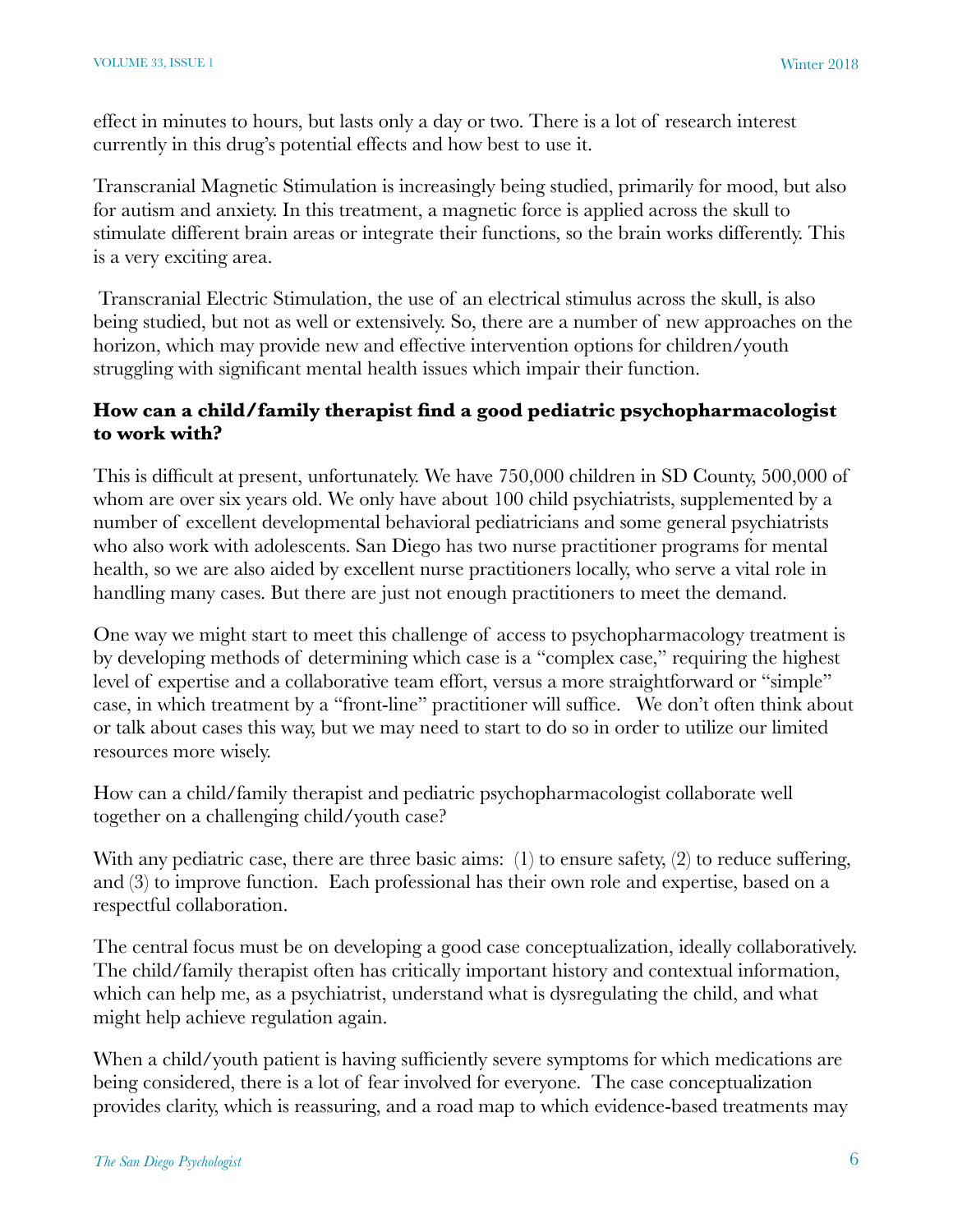be helpful. This needs to be applied to both medications and to the other therapeutic interventions proposed. It might seem like we don't have good ways to do this now, but if you put together a solid formulation (or case conceptualization), you can begin picking out the targets of your treatments, work to get agreement with your patient/client and family, and then apply the treatment. Periodically, one could then pause treatment, reassess the target symptoms, see if the treatment is having the intended effect and, if not, change course. This process is useful for both medication treatment and psychotherapy.

#### **What factors go into a developing a good case conceptualization for child/youth client?**

It is helpful to get a good "lay of the land" first. To do that, a thorough interview should be conducted with the child, his or her caregivers, and other important people in his or her life. The idea is to get an initial sense of how many areas of difficulty we are dealing with, and whether the case is "complex" or "simple." If "complex," one should try to determine when the problems started, what the course has been, whether any family history can help with determining diagnosis, what treatments have been tried, what stresses have been experienced, what protective factors are present, and whether any serious recognizable conditions are present [e.g., Fetal Alcohol Spectrum Disorders (FASDs) are "complex"; they can have multiple clinical presentations, cause severe dysfunction but have a known course and prognosis].

By figuring out when the problems started, you can then assess if the child ever had the necessary functions at age five to "go out into the world." Basically, we are assessing three main areas in order to plan treatment: (1) self-regulation, e.g., eating, sleeping, attention, aggression, emotions; (2) mastery, e.g., self-esteem, confidence to take actions, perseverance at working toward a goal; 3) well-being, e.g., ability to feel good, sense that one is going to be ok, sense of belonging, purpose, spiritual awareness. All of these areas have to be functioning well by age five to allow a child to go off and succeed in our rather lengthy, demanding form of kindergarten. A therapist who knows the child and family will have a good idea of what is going on in all these areas.

With older children/youth, there are more factors to consider. Often the psychotherapist or assessor has critically important information for me about what kind of stress or trauma the child is experiencing, when it started, and what the course has been over time. Formal assessments by psychologists may be very helpful. If a child is not doing well in school, understanding any learning differences or capacities can obviously be important. Projective testing is also often helpful with children, since some kids do not talk very much nor engage in much creative play, so are hard to assess. Projective testing gives a window into their internal world, what they ruminate about, what they are anxious about, etc., which may help understand them better and guide treatment.

With complex cases, both the child's psychiatrist and therapist have important, complementary roles to play. Each has to trust and respect the other's input, and carry out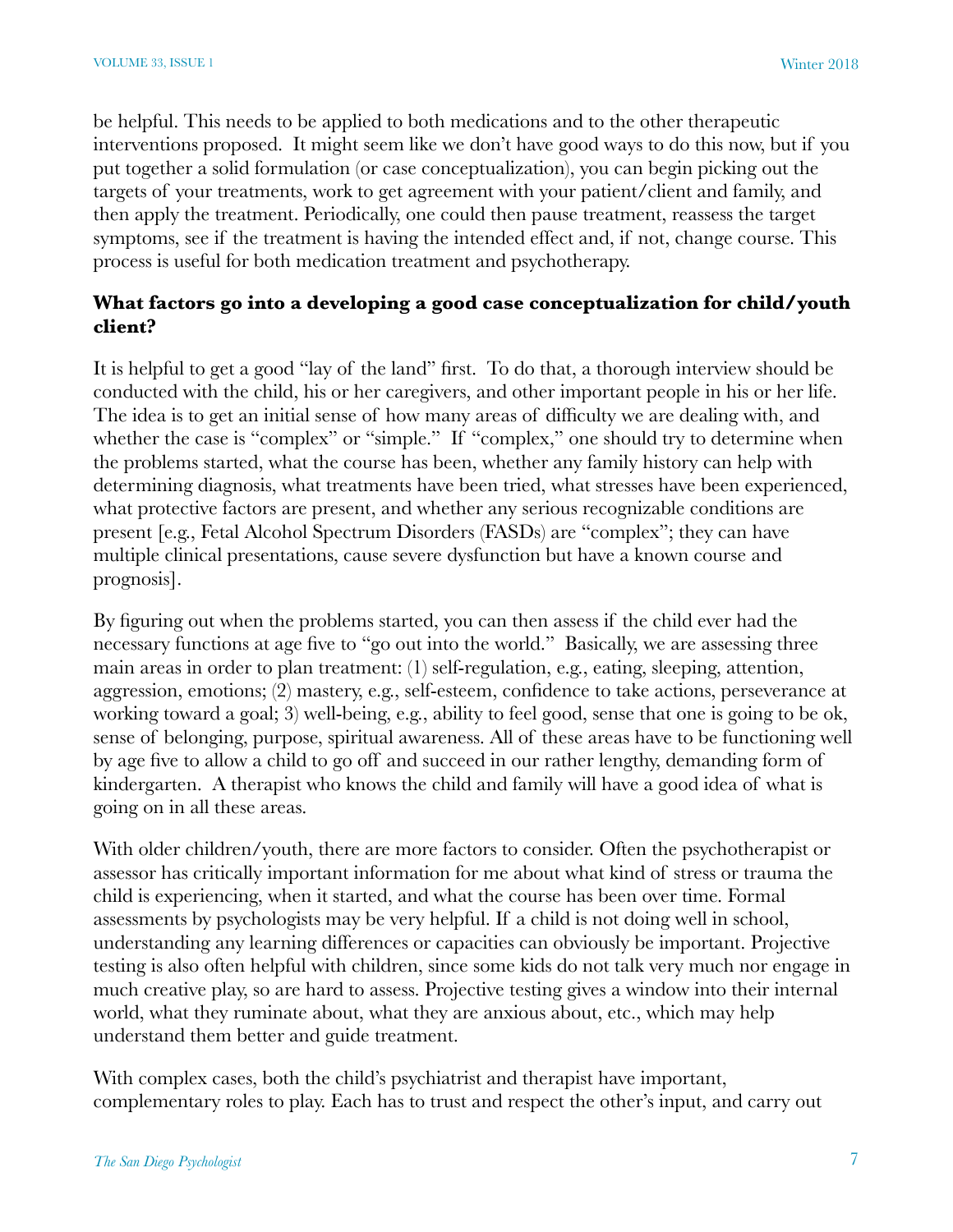their role effectively. Going back to my initial remarks, if we professionals rarely work together and don't get to know each other's viewpoints and expertise, it is harder to collaborate optimally when confronted with a challenging pediatric case within the time constraints and demands of clinical practice.

Can you tell me what we can expect at the upcoming 3rd Annual CICAMH conference on March 23rd and 24th, 2018 at the Towne & Country Conference Center in Mission Valley?

This is our third year – we have had a tremendous response from local mental health professionals to this combination of cutting edge information and networking. It's been a fun conference to attend. We have grown from 200 to 400 attendees. This year, we have expanded to 2 days for the first time. The focus of each day is a bit different.

The first day will feature a 3-hour morning workshop on teen suicide with forensic and troubled teen expert, Dr. Lisa Boesky; she will focus on how to assess suicidal teens, how to respond effectively, common mistakes to avoid, and how organizations can prepare for suicidal teens in their programs.

The afternoon will be devoted to the current state of psychopharmacology with children/ youth, starting with the basics, to bring everyone on board. This will be followed by a focus on complex cases, which means cases where there are multiple issues, sometimes contradictory, which require a high level of expertise to address. We have two amazing experts coming: Dr. Gabrielle Carlson, from SUNY Medical School, who is an expert on complex presentations of ADHD and mood disorders and Dr. Glenn Elliot from Stanford University Medical School, who is an expert on managing aggressive and self- injurious behavior in children/youth.

The second day, the focus will be on how the brain's development unfolds during adolescence, and how it undergirds and integrates with important developmental experiences during adolescence. Much of this is going on before our very eyes, yet we often don't appreciate its significance – this process is "hidden in plain sight."

We will start with Dr. Jay Giedd, from UCSD, a longtime NIMH researcher who will outline the latest findings on adolescent brain development and its implications for therapists. Dr. Luis Nagy, psycho-analyst and computer scientist, will talk about new technology as part of daily life, and how this impacts identity formation, boundaries, and the conduct of therapy with teens. He will focus on how social media creates a developmental trajectory in a new dimension of identity pertaining to the virtual world, where many kids spend a lot of their time.

After lunch, we move onto some of the important modalities needed to generate those critical new learning experiences. Dr. Bonnie Goldstein will talk about the importance of creative movement and free play, integrating these sensorimotor and expressive aspects with their impact on brain development. Kids need to be physically active to develop in a healthy way. The Boys to Men program, which provides community based mentoring to fatherless boys,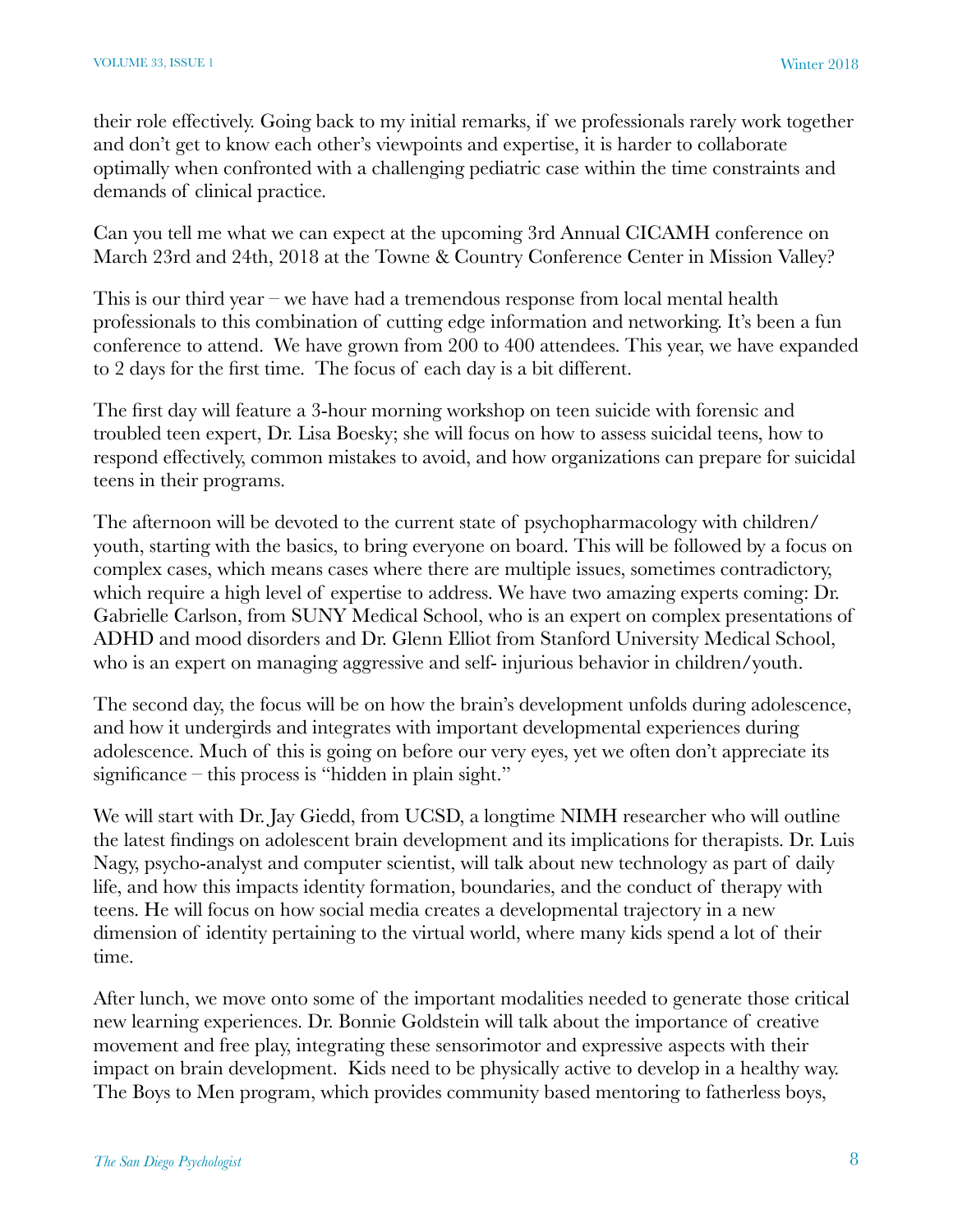will discuss the important role of adult relationships in development – how to be a good mentor and what benefits that provides.

Finally, Vinny Ferraro, renowned youth activist and mindfulness teacher from the Bay area, will address the emotional and spiritual benefits of deeply connecting with troubled kids. His experience "being there - fully present" with incarcerated teens and bringing mindful awareness into schools and institutions is inspiring. We will end with an illustration of how music can foster a sense of belonging, inspiration, and expression.

We are incredibly lucky, in part through the generous support of a grant from The County of San Diego Behavioral Health Services, to be able to bring these internationally renowned speakers here to San Diego, so we can create an affordable conference with two networking lunches and a Friday evening reception to foster community.

We will also have a number of exhibitors from local programs which serve children/youth so it's a great way to survey many available community resources and meet their clinicians. It should be an enjoyable, informative day. Please consider joining us and adding your voice to our developing interdisciplinary professional community.

# Youth Suicide: Are You Aware of These Key Issues?

*by* Lisa Boesky, Ph.D.

- *Robert, 11, struggles in school academically and behaviorally, is regularly teased and harassed by classmates, and was recently overheard saying, "I can't take this anymore."*
- *Carrie, 16, is a popular honor student and talented athlete. When her boyfriend broke up with her and began dating her close friend, she was devastated and humiliated. Carrie's grades began to suffer, she dropped out of sports, and seriously contemplated killing herself.*
- *Lucas, 17, had repeatedly been involved in physical fights, regularly drank alcohol and smoked marijuana, and was close to failing out of school. After an arrest for drug possession, he found a gun in his family's home and took his own life.*

For the past two decades, I have travelled around the country providing training, consulting and serving as an expert witness on issues related to adolescent Suicide. I am devastated and heartbroken by how many of these cases may have been prevented. "How did we miss the signs?" is a question often asked. Psychologists can play a critical role in identifying youth at risk of Suicide, as well as educating parents/caretakers and professionals who regularly interact with young people (e.g., education, healthcare, juvenile justice, social service, clergy) on how to recognize these youth.

Some key facts about suicidal youth include:

• Suicide is the 2nd leading cause of death among young people ages 10 to 24.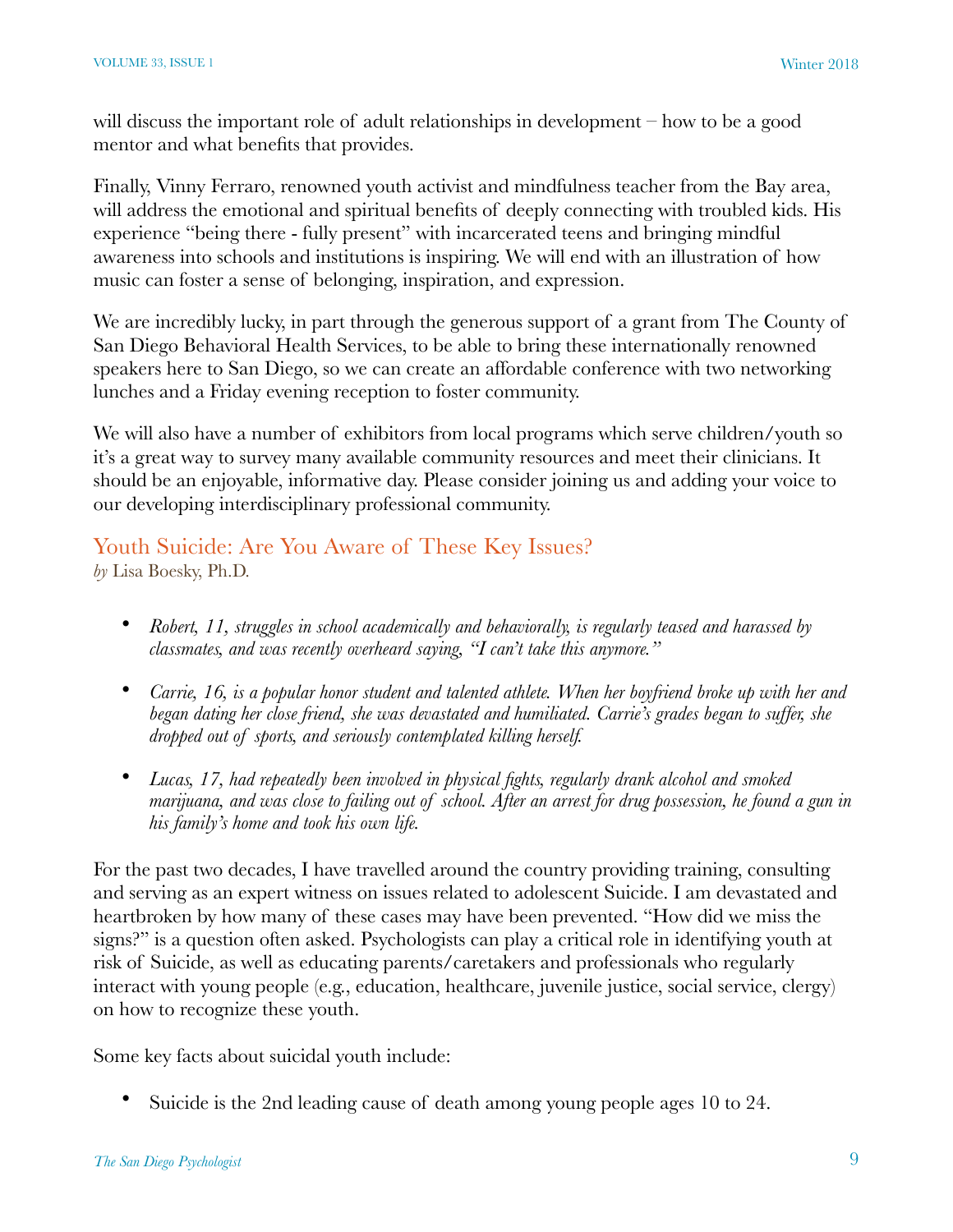- More than 1 out of 6 high school students have seriously considered Suicide in the past year.
- Lesbian, gay, and bisexual youth are almost five times as likely to have attempted Suicide compared to heterosexual youth.
- Girls think about Suicide and attempt Suicide more often than boys; however, boys *die* by Suicide much more often than girls.
- Most teens who attempt Suicide experience unbearable emotional or psychological pain and see no other way to end their suffering.

This article highlights just a few of the issues related to how we miss some Suicidal youth.

#### **Depression in Teens**

The majority of adolescents who die by Suicide suffer from one or more mental health disorders, most typically Major Depressive Disorder or Bipolar Disorder. Unfortunately, many of the adults who interact with teens (parents, teachers, coaches, clergy, physicians, etc.) do not recognize symptoms of Mood Disorders among adolescents; this is especially true for high achievers in academics or athletics or youth who repeatedly get into trouble at school or with the law. Sadly, suicidal youth who have a mental illness are often undiagnosed and untreated or misdiagnosed and mistreated.

The most recognized signs of Depression in youth include:

- Sadness
- Crying often
- Withdrawing from friends
- Withdrawing from activities
- Talk of wanting to die
- Suicidal behavior

The least recognized signs of Depression in youth include:

- Irritability
- **Agitation**
- Anger
- Fatigue
- Concentration problems in school
- Restlessness
- Changes in weight
- Insomnia/Over-sleeping
- Somatic symptoms (e.g., frequent stomachaches, headaches)
- Alcohol or drug use/increased use
- Change in friends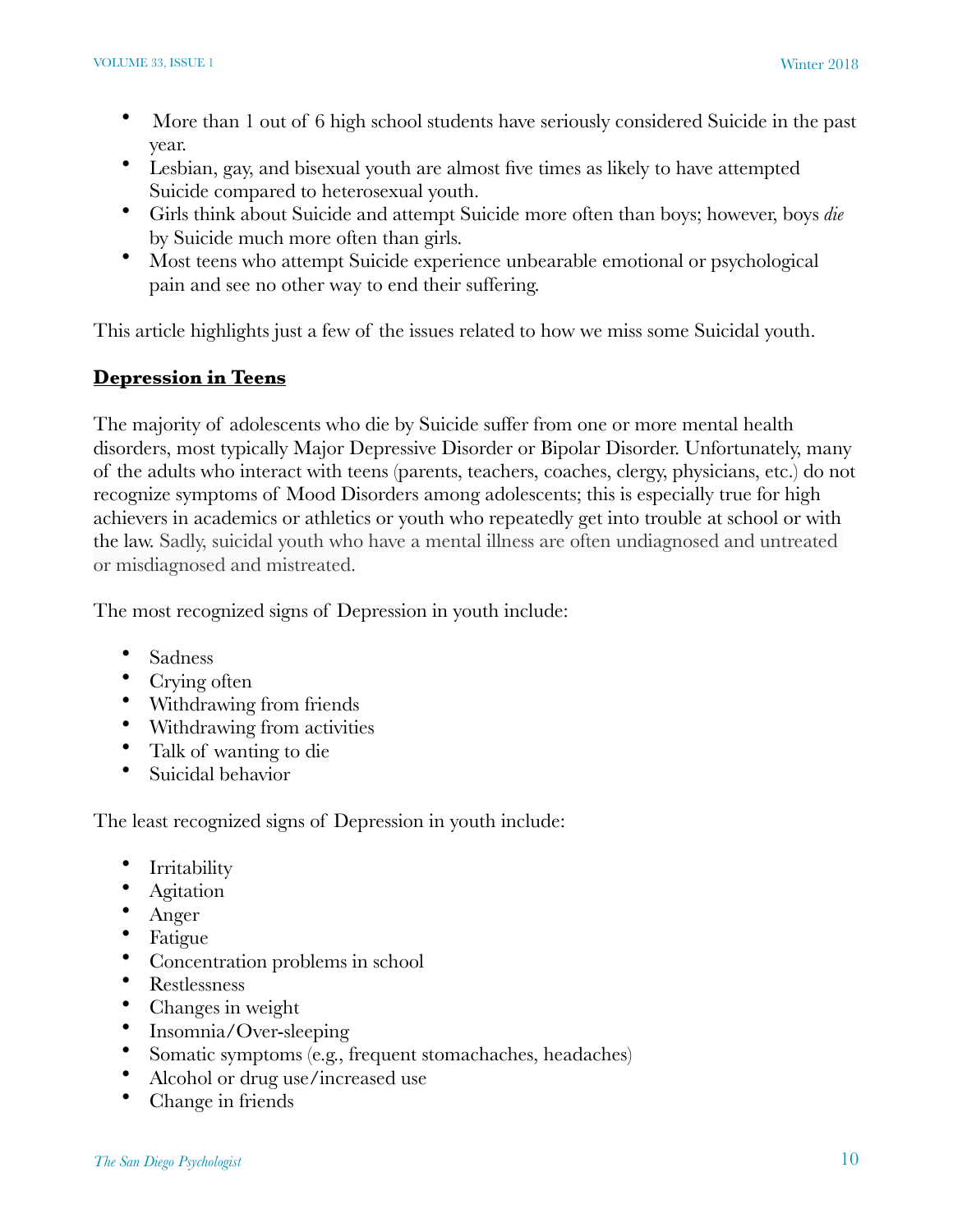• Behavioral Issues in school

Psychologists can play a key role in educating others that many youth who appear "mad" or "bad" may actually be "sad." Helping adults realize that even if these youth are not sad, treating their "mad" moods and/or "bad" behavior can significantly reduce their risk of Suicide.

#### **Youth Self-Report**

Interviewing youth at risk for Suicide is essential. However, some adolescents may minimize, deny or exaggerate their suicidal thoughts or feelings. *In addition* to talking with youth about thoughts and feelings related to dying or killing themselves, psychologists must also take into account their observable behavior, history, current environment, and current level of support.

Some teens suffering from emotional or psychological pain may not want to talk to adults including mental health professionals— about their innermost thoughts and feelings. Some professionals expect suicidal youth to report key words or phrases (Suicide, kill myself, want to die, etc.) during screening or assessment, but may never hear them. A variety of adults may hear statements related to a youth's suicidal thoughts and feelings that may not be obvious enough to cause alarm. Friends and peers may hear clues or even frank statements about suicidal thoughts and feelings, but may be reluctant to relay them to an adult in a position to help.

Typical statements that should alert a professional, other adult or peer to potential suicidal ideation include:

- I want to go to sleep and never wake up.
- I wish I could disappear forever.
- I wish I were dead.
- I won't be a problem for you much longer.
- You'd be better off without me.
- If a person did \_\_\_, would he or she die?<br>• It burts so much I just can't go on
- It hurts so much, I just can't go on.
- Life's just not worth living.
- No one would miss me if I were gone.
- Maybe if I died they would finally see how much they hurt me.
- Maybe, I should just kill myself.....just joking.

Themes related to youth feeling alone, that they do not belong, or that they are a burden to those around them should be particularly concerning.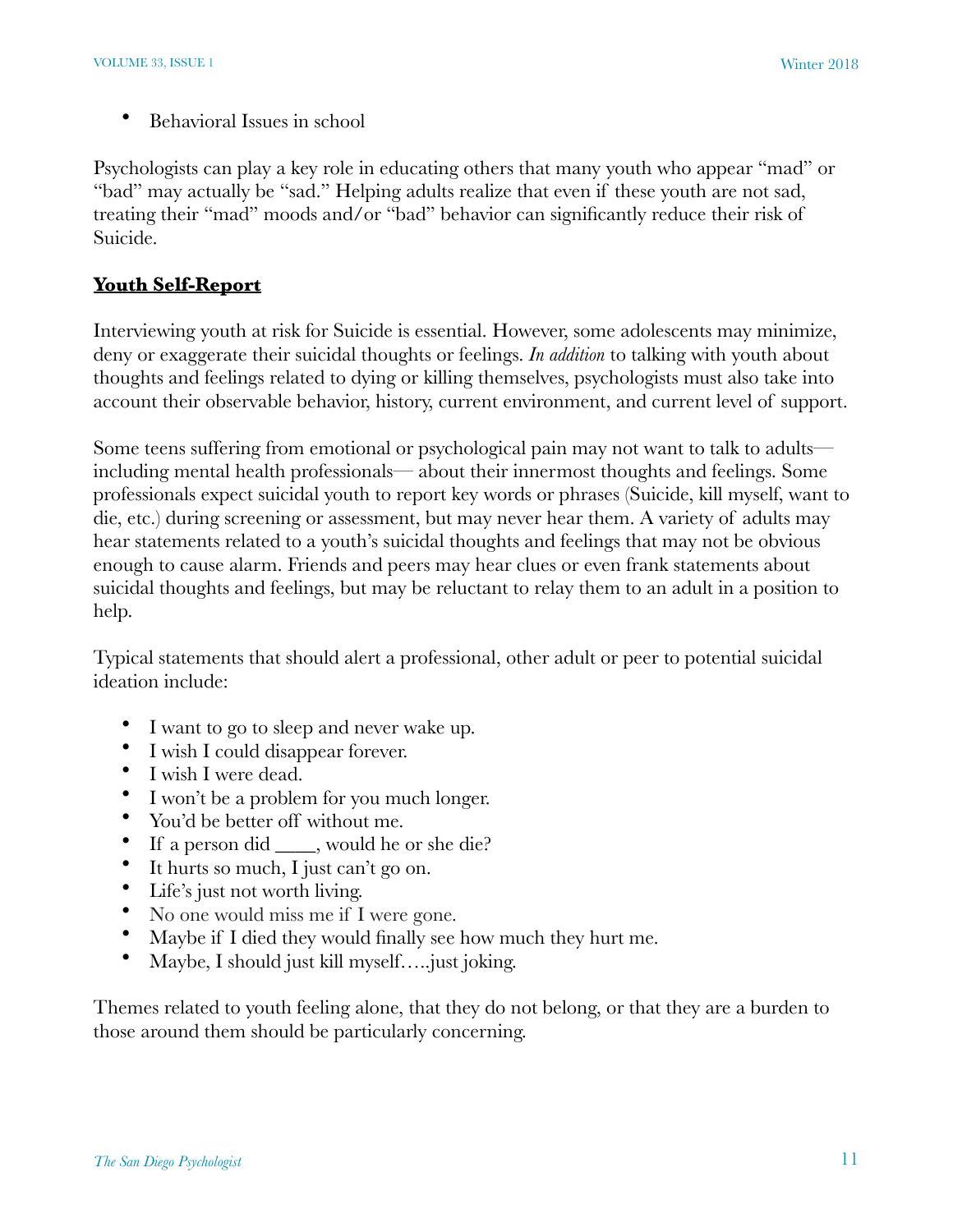## **Self-Injury**

A number of teens secretly cut, scratch, or burn their skin in an attempt to feel better. Although known by various terms [e.g., self-injury, non-suicidal self-injury (NSSI), selfmutilation, "cutting]," this behavior reflects a youth's deliberate harming of his or her own body without the intent to die. Self-injury can consist of superficial scratches or cuts, or deep carvings and wounds on the forearm, ankle, stomach, leg or another body part.

Young people give a variety of reasons for engaging in self-injury, including, but not limited to:

- Trying to gain control or distract themselves when overwhelmed by strong emotions or unwanted thoughts.
- Releasing unbearable tension.
- Wanting to feel "something" or feel "alive" when feeling "numb" or "dead inside."
- Communicating with others or expressing themselves when having difficulty doing so verbally.
- Punishing themselves.
- Experiencing a temporary but intense feeling of euphoria that occurs in the immediate aftermath of hurting themselves.

Self-injury and Suicide are two different behaviors and should be assessed and treated as such. However, these two distinct behaviors can occur simultaneously. And most importantly, engaging in self-injury is a major risk factor for Suicide.

When psychologists assess youths' Suicide-risk, they should always inquire about self-injury. Similarly, when working with youth who self-injure, their suicidal thoughts, feelings and behaviors should always be assessed.

#### **Latina Adolescents**

Latina teens (particularly those born in the US to immigrant parents) report higher rates of Suicidal thoughts and attempts in comparison to their peers. There is not enough research to tell us why, but potential theories include:

- $\geq$  Some parents who have immigrated to the US may have limited knowledge of mental illness (including symptoms of Depression and warning signs of Suicide).
- $\triangleright$  Stigma around mental health can result in some Latino families wanting to deal with psychological issues within the family, rather than seek out mental health professionals.
- $\triangleright$  Parents who have immigrated to the US may not have the resources to access mental health treatment or there may be little to no mental health services in their local community.
- $\triangleright$  When these families do seek out mental health assessment and treatment services, assistance is often not culturally competent.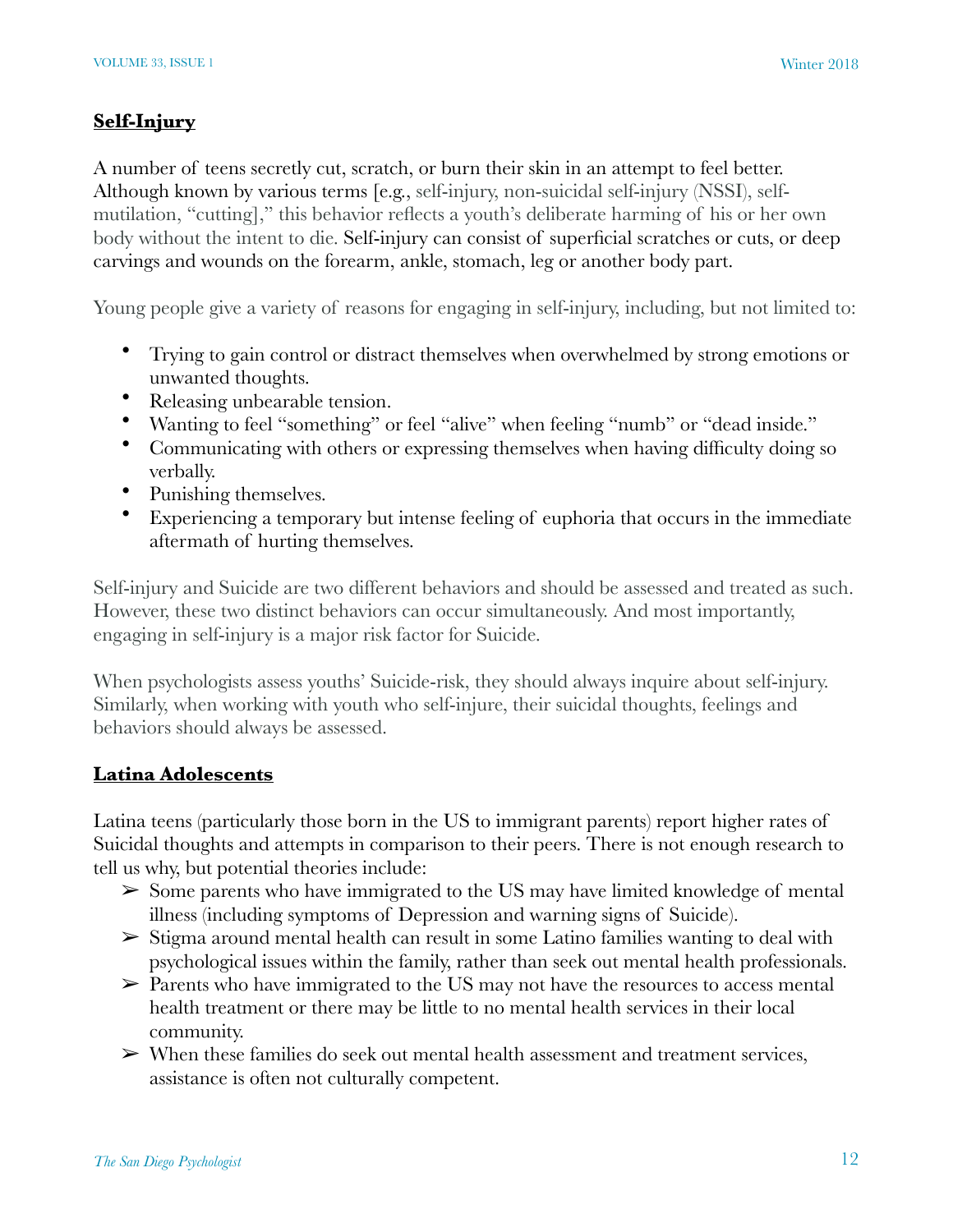Some first-generation Latina teens describe typical teen challenges compounded by communication issues and conflict with their parents due to differing values and priorities. They report being conflicted between their parents' expectations that they make the family their priority, be at home when not at school, and help to care for family members versus their own desire for independence, including wanting to spend time with friends, date, or get a job.

Some young Latinas suffering from Depression or Anxiety describe not wanting to "burden" their parents with their "problems" because their parents have worked so hard and sacrificed so much for their children.

## **The Importance of Access**

Suicide deaths among young people can be substantially reduced, even without mental health treatment, by making it more difficult to die when a youth is suicidal. One way of accomplishing this is physically limiting their access to lethal means (sometimes referred to as means restriction or means reduction).

For many individuals, a suicidal crisis is temporary—sometimes as short as an hour or less. If a highly lethal method to kill oneself is less accessible, an individual is less likely to die. Even among individuals who make a Suicide attempt, the vast majority of those who survive do not go on to die by Suicide. Protecting youth from highly lethal means of Suicide attempts is key to Suicide prevention.

What we know:

- $\triangleright$  More Suicides are completed in the United States with a firearm than by all other methods combined.
- $\triangleright$  The methods used in Suicide attempts vary widely in how likely they are to result in death, with firearms resulting in death the majority of the time.
- $\triangleright$  In the United States, the risk of Suicide is two to five times higher in gun-owning homes for all household members, including youth.
- $\triangleright$  Young people who die by Suicide often use a family member's gun.
- $\triangleright$  Most studies (although not all) have found that if a firearm is in the home, the risk of someone dying by Suicide is lower when it is stored unloaded, locked, and separate from ammunition.

The issue of reducing access to lethal means, particularly firearms, does not have to involve politics, policy, or gun control legislation. Psychologists can educate parents/caregivers about the dangers of having a firearm in the home and encourage them to remove it if their child is a high risk for Suicide. They can contact their local police station, as many will temporarily hold an individual's firearm.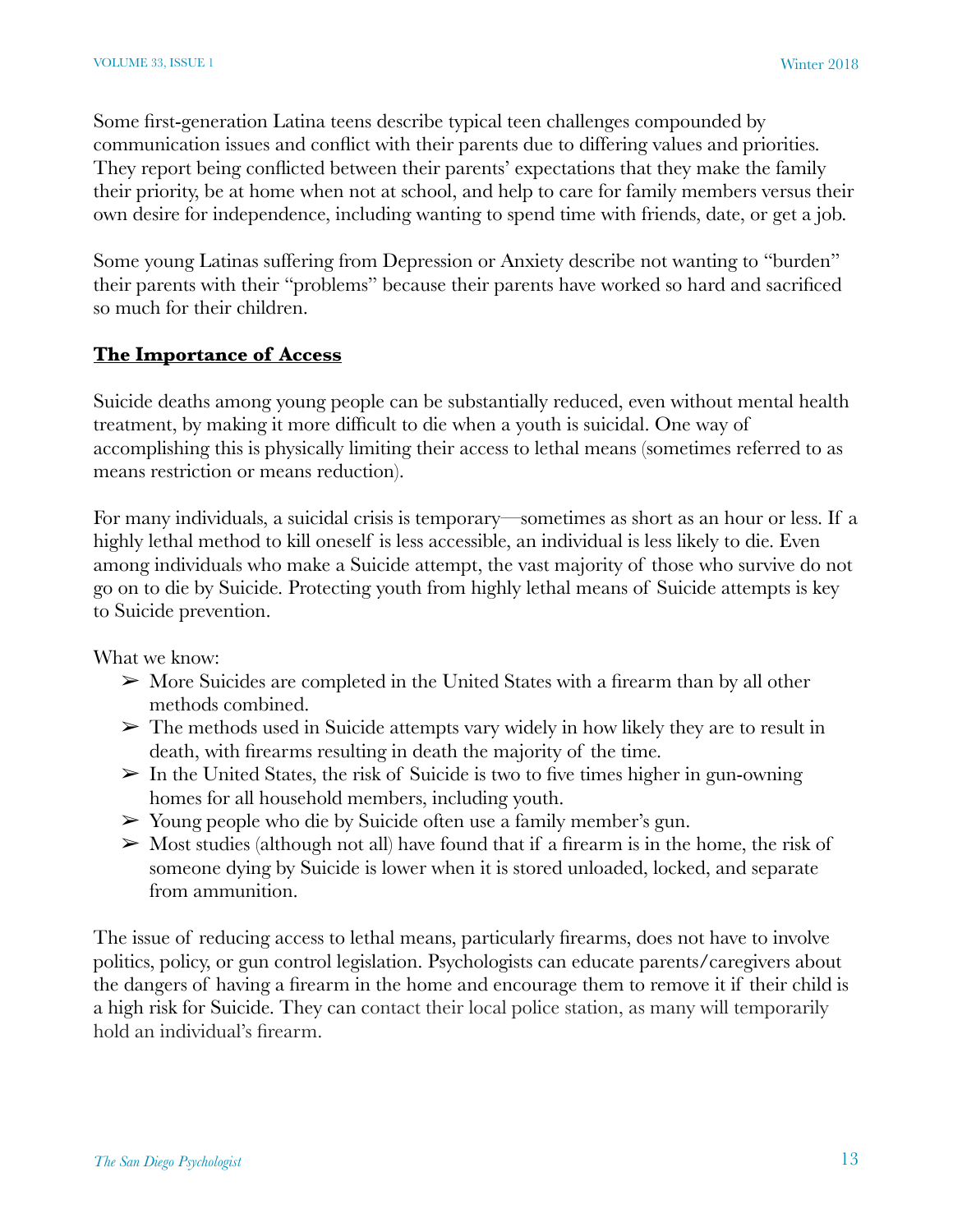#### **Stress Among Young People**

The most recent American Psychological Association annual survey on "Stress in America" found teens reporting more stress than adults. The most common reported sources of stress in this study were school, getting into a good college or deciding what to do after high school, and financial concerns for their family. A different survey found that in addition to school, teens were also stressed by their parents, romantic relationships, problems in friendships, and younger siblings. In the APA survey, one-third of the teen respondents said they feel sad or depressed, overwhelmed, or lie awake at night due to stress.

Research has found that Suicidal ideation and Suicidal behavior are highest among youth who were *both* victims and perpetrators of bullying. Increases in Suicide risk appear to be similar for victims and bullies regardless of whether they were involved with in-person bullying or cyberbullying.

Suicide is a complex behavior and is rarely caused by one factor. However, one or more stressors often play a significant role in a teen's suicidal thoughts or behaviors.

Psychologists and other adults in youths' lives should not minimize the stress children and teens experience, assist them when needed, and ensure that young people learn healthy ways to cope—ideally from a very young age.

#### **Elementary-Aged Youth**

Our understanding of Suicide among children under the age of 12 is limited due to a paucity of research. However, a study recently published in *Pediatrics* points to some important issues and starting points all psychologists should be aware of.

Children aged 5-11 who died by Suicide, were more likely to:

- $\triangleright$  Be boys
- ➢ Be African-American
- $\triangleright$  Die by hanging/strangulation/suffocation
- $\triangleright$  Die at home
- $\triangleright$  Experience relationship problems/arguments with family members

These children were less likely to leave a Suicide note. A current mental health problem was observed in one-third of the children who died by Suicide. Surprisingly, a diagnosis of Attention-Deficit Hyperactivity Disorder (ADHD) was more common among this young group than a diagnosis of Depression. Tragically, only one-third of the children told anyone about their Suicidal thoughts, feelings or intentions before taking their own lives.

Psychologists play a key role in reducing the number of tragic youth Suicides. California has recently become the seventh state in the country to require that all licensed psychologists be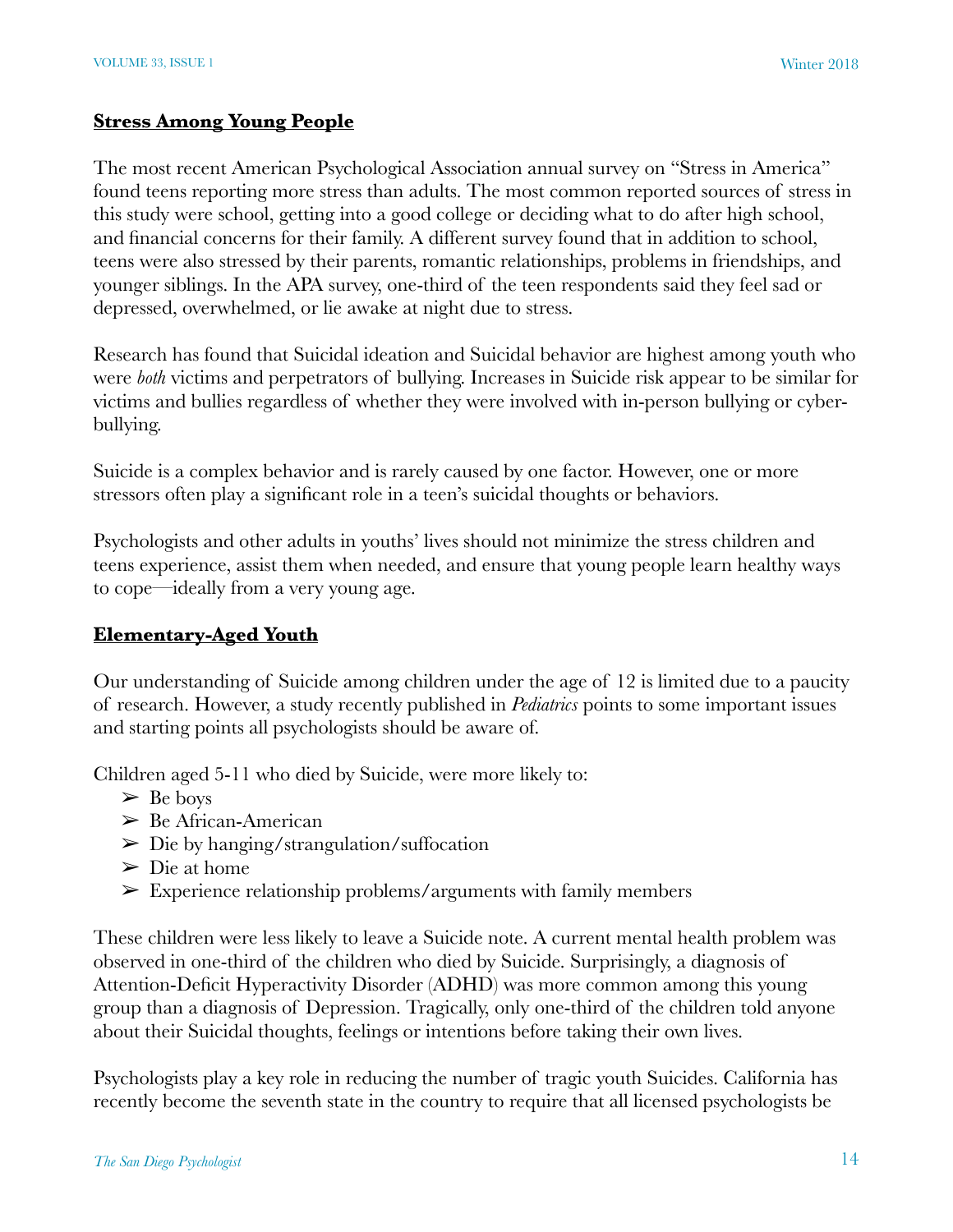trained in Suicide risk assessment and intervention. However, many youth who kill themselves are not being seen by (or may never have been seen by) a psychologist. Therefore, we must ensure that all adults raising, teaching, treating, coaching, and interacting with young people recognize youth at risk for Suicide and know who and how to refer them for help. Peers need to know how to recognize the warning signs in their friends and be encouraged to reach out to a trusted adult for assistance.

Most youth suicides are preventable. We know more now about the assessment and treatment of Suicidal thoughts and behaviors than ever in history. Psychologists can take the lead in forming a more responsive safety net for children and teens experiencing unbearable emotional, psychological or situational pain. It is, quite literally, a matter of life and death.

## How Community-Based Mentoring Supports a Wholesome Path for Adolescent Growth in At-Risk Boys: A San Diego Success Story *by* Kiefer Rich, LMFT

In San Diego, 49,937 boys are growing up in fatherless homes. These boys are at a higher risk of educational failure, gang participation, and incarceration. Seventy percent of youth in state institutions today are fatherless. These boys show signs of unresolved trauma, anger, and frustration. Early intervention is crucial in rebuilding positive academic and behavioral habits and a healthy, sustainable lifestyle. Because at-risk youth are more likely to experience failure in school or drop out entirely, schools and providers continue to look for effective interventions for school-related problems affecting them. This is a critical community need.

The purpose of the innovative Boys to Men Mentoring program is to empower fatherless and at-risk teenage boys to follow their dreams. This is done by facilitating weekly, in-school mentoring groups consisting of other boys, volunteer mentors, and staff facilitators, and encouraging emotional wellness through the development of positive decision-making skills. Group meetings are designed to build trust allowing boys to express themselves without fear of judgment. At the end of the program, boys will have been given the tools to (1) make healthier life decisions, (2) use positive coping skills, (3) be self-accountable and responsible, (4) set realistic goals and work to achieve those goals, (5) effectively and positively engage with others, (6) understand the consequences of their actions, and (7) seek help from others when they are unable to handle problems on their own.

BTM's mentoring program is person-centered, allowing each boy to individually address his behavioral health needs and challenges him to learn how to articulate these needs, therefore making him directly responsible for the healing and help he receives. Each boy's decisionmaking is self-directed, and the program's curriculum is designed to allow him to articulate his decisions and evaluate the consequences of the actions he makes with the other boys, mentors, and staff facilitators present. The program is open to boys, aged 12-17 years. Currently, most participating boys are 12-14 years old, a critical transitional age for forming lifelong habits,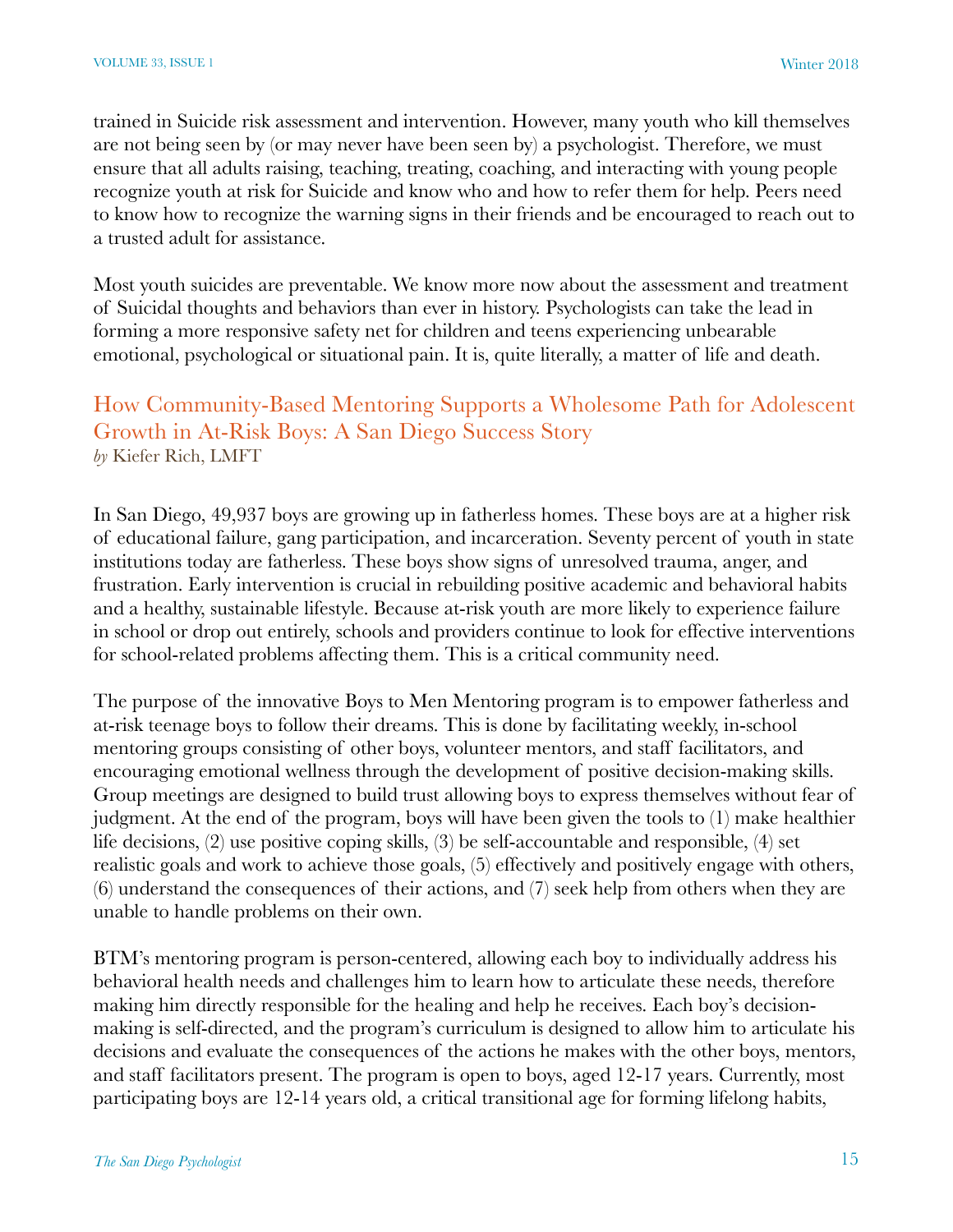relationship skills, and goals.

One of the most important tenets of BTM is that mentors do not tell the boys what to do, but instead, share with them their own feelings when they were teens, their mistakes and the lessons learned, and the consequences of their actions. This approach encourages the boys to tell the truth about their own challenges, make their own decisions on how to deal with those challenges, and take responsibility for their choices and the consequences of their actions. BTM trains mentors to listen to their instincts and take action if they feel that the boy needs additional support to meet his goals. The program is designed to create a safe space for boys to openly express themselves without the fear of judgment. Staff facilitators are also trained to (1) identify healthy behavioral habits, (2) know the general stages of adolescent development, (3) utilize group dynamics and effective communication skills, (4) employ cultural awareness in group discussions, (5) understand tribe mentality, (6) utilize active listening skills, and (7) understand BTM policies/procedures and mandated reporter obligations.

The weekly mentoring provides boys with caring, male mentors and rewards their success with positive affirmation. Without positive male role models, boys struggle to develop emotional maturity. For many of the boys, the meetings can be the first time they witness men being open and honest. This exposure enables boys to develop more positive decision-making skills by learning how to analyze their choices and assess the consequences of their actions. The ultimate goal is for each boy to prioritize his emotional and mental wellness. To reward participation and improvement, boys are invited to Adventure Mountain Weekend, a transformative, weekend camping experience. Boys are engaged in emotional development activities and a rite of passage that encourages self-reflection and exploration. Boys often shed tears as they relinquish years of anger, gaining greater clarity, and self-confidence. Through these critical breakthroughs, the boys are supported with a community of staff, mentors, and peers.

In September of 2013, the Caster Family Center for Nonprofit and Philanthropic Research at the University of San Diego conducted a case study using a wide variety of methods to collect and analyze data to evaluate the extent to which BTM's goals had been achieved. Over the years, BTM has formed several collaborative relationships with middle and high schools, and the study focused on the participants of the most established middle school site. The participants of this study included individuals from both within and outside the BTM organization. From within BTM, three administrators (including a program founder), five volunteer mentors, eleven parents, and twenty-three boys (ranging in age from 12-15 years) participated in this qualitative research study.

The research questions that guided the study were as follows: (1) How does the collaboration function? (2) What is the impact of the collaboration on participants? (3) To what extent are the goals of both organizations, schools and BTM realized?

While this study elucidated several of the structures and workings of the collaboration,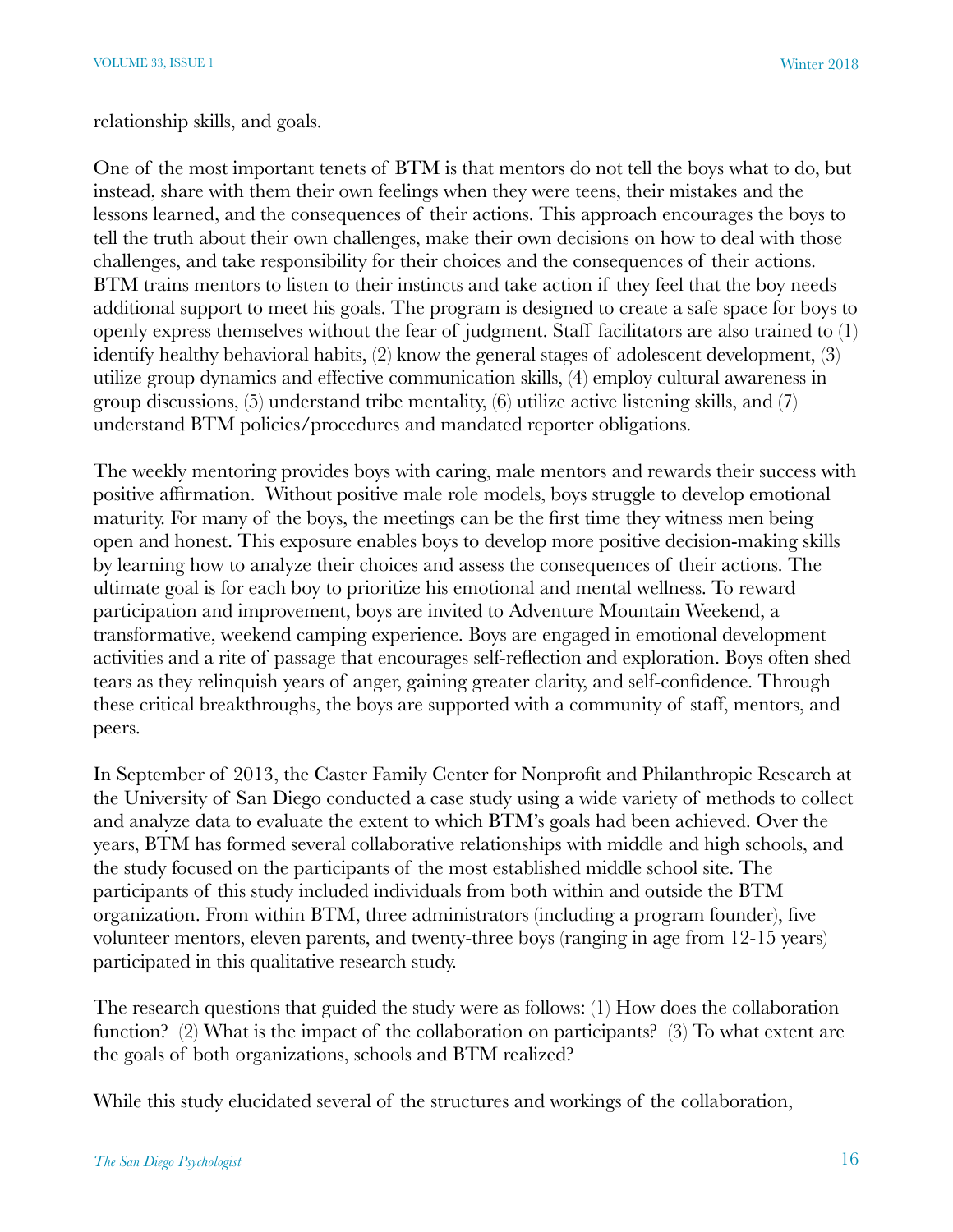it also documented the effectiveness of the BTM mentoring approach. Many of the boys within this study were coping with multiple compounding risk factors. These same risk factors, i.e., poor academic performance, truancy, frequent disciplinary actions in school, and aggressive and defiant behavior, appear to be related to school drop-out, suspensions or incarceration. The case study findings indicated that program participants were able to improve academic performance, behavior, and relationships with adults. This study not only gives hope for the future of fatherless or at-risk boys, but also underscores the urgent need to implement similar partnerships and programming within other high risk schools. The study investigators conclude with a strong recommendation to invest in the further development, research, and evaluation of the BTM organization and its partner schools.

With regard to the three specific research questions, the findings of the study concluded the following: (1) The BTM organization provides the school with increased resources that aid participants in improving their overall success in and out of school. 100% of parents strongly agree BTM is a good thing for their son. (2) Improved grades, increased attendance, and school engagement show that BTM positively influences student behavior. There are less highlevel infractions at school, boys report being happier, have a more positive outlook on life, have improved self-esteem, and engage in less risk-taking behavior. BTM enhances boys' relationships. Students are able to build more friendships, and be more trusting of adults. They are also able to communicate more effectively. (3) Both the school and BTM benefit from maintaining the collaboration. For more details about the study and its findings, please go to http://boystomen.org/case-study/

What does the future hold? BTM is currently running almost fifty weekly meetings serving over 780 teenage boys in the San Diego area. The goal is to continue expanding the program to every school in San Diego County. For over twenty years, BTM has found that creating communities of positive male mentors for a fatherless or at-risk teenage boy to get support, encouragement, and guidance from caring and responsive male adults can drastically change the trajectory of a boy's life.

"We have grieved the tragedy of good boys lost to gang violence, suicide, and drug abuse. We know that every boy wants to be a good man; they just need men to show them the way. We know that all it takes to change a boy's life is a few good men who show up and care." http://boystomen.org/the-problem/,

Innovative programs for high risk boys which intervene at a critical time in adolescence have been urgently needed to reach out and direct boys to a wholesome and fulfilling life path. Their well-being contributes significantly to our community's health and prosperity, as they are part of the future fabric of society. They are an effective way to disrupt the school to prison pipeline. BTM currently has seventy mentors and mentor recruitment is an ongoing process to fulfill the needs of the community. Meetings typically occur during the day at participating middle schools in North and East County, and the organization has plans to expand into Chula Vista. If you would like more information on the BTM program, or are interested in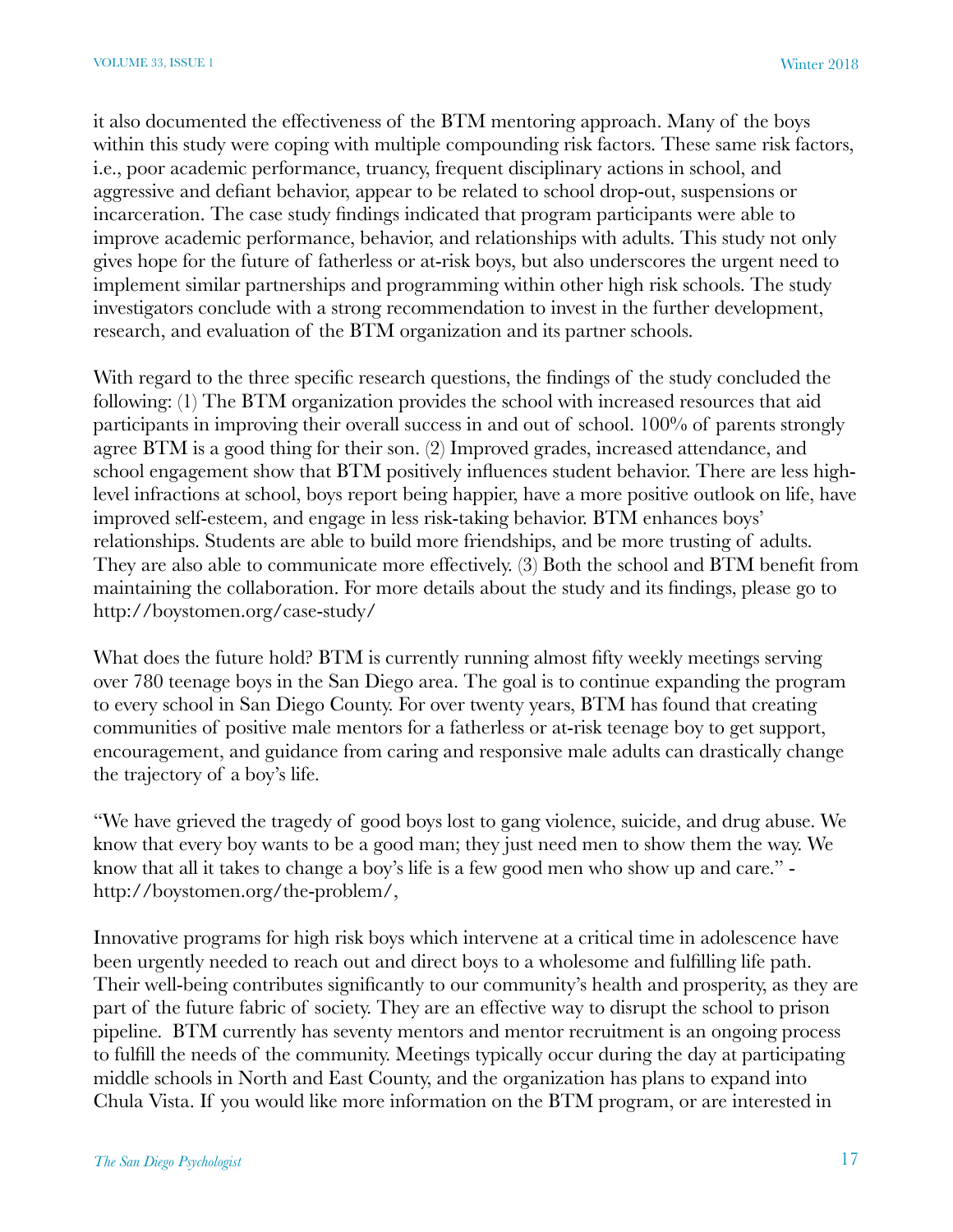#### volunteering to be a mentor, check out their website.

## Inside the Teenage Brain: Interview with Jay Giedd, M.D.

*Permission for reprinting in the San Diego Psychologist was granted on 1-12-18 By Spin Free Productions in Canada through the efforts of Katherine Quinn, Ph.D. Additional reprinting and marketing permission for the 2018 Critical Issues in Child and Adolescent Mental Health Conference (CICAMH) was granted By Spin Free Productions on 2-14-18. The Dr. Giedd Interview First aired on Frontline in 2002.*

#### **What has surprised you about looking at the adolescent brain?**

The most surprising thing has been how much the teen brain is changing. By age six, the brain is already 95 percent of its adult size. But the gray matter, or thinking part of the brain, continues to thicken throughout childhood as the brain cells get extra connections, much like a tree growing extra branches, twigs and roots. In the frontal part of the brain, the part of the brain involved in judgment, organization, planning, strategizing -- those very skills that teens get better and better at -- this process of thickening of the gray matter peaks at about age 11 in girls and age 12 in boys, roughly about the same time as puberty.

After that peak, the gray matter thins as the excess connections are eliminated or pruned. So much of our research is focusing on trying to understand what influences or guides the building-up stage when the gray matter is growing extra branches and connections and what guides the thinning or pruning phase when the excess connections are eliminated.

## **And what do you think this might mean, this exuberant growth of those early adolescent years?**

I think the exuberant growth during the pre-puberty years gives the brain enormous potential. The capacity to be skilled in many different areas is building up during those times. What the influences are of parenting or teachers, society, nutrition, bacterial and viral infections -- all these factors -- on this building-up phase, we're just beginning to try to understand. But the pruning-down phase is perhaps even more interesting, because our leading hypothesis for that is the "Use it or lose it" principle. Those cells and connections that are used will survive and flourish. Those cells and connections that are not used will wither and die.

So if a teen is doing music or sports or academics, those are the cells and connections that will be hard-wired. If they're lying on the couch or playing video games or MTV, those are the cells and connections that are going [to] surprise.

Right around the time of puberty and on into the adult years is a particularly critical time for the brain sculpting to take place. Much like Michelangelo's David, you start out with a huge block of granite at the peak of the puberty years. Then the art is created by removing pieces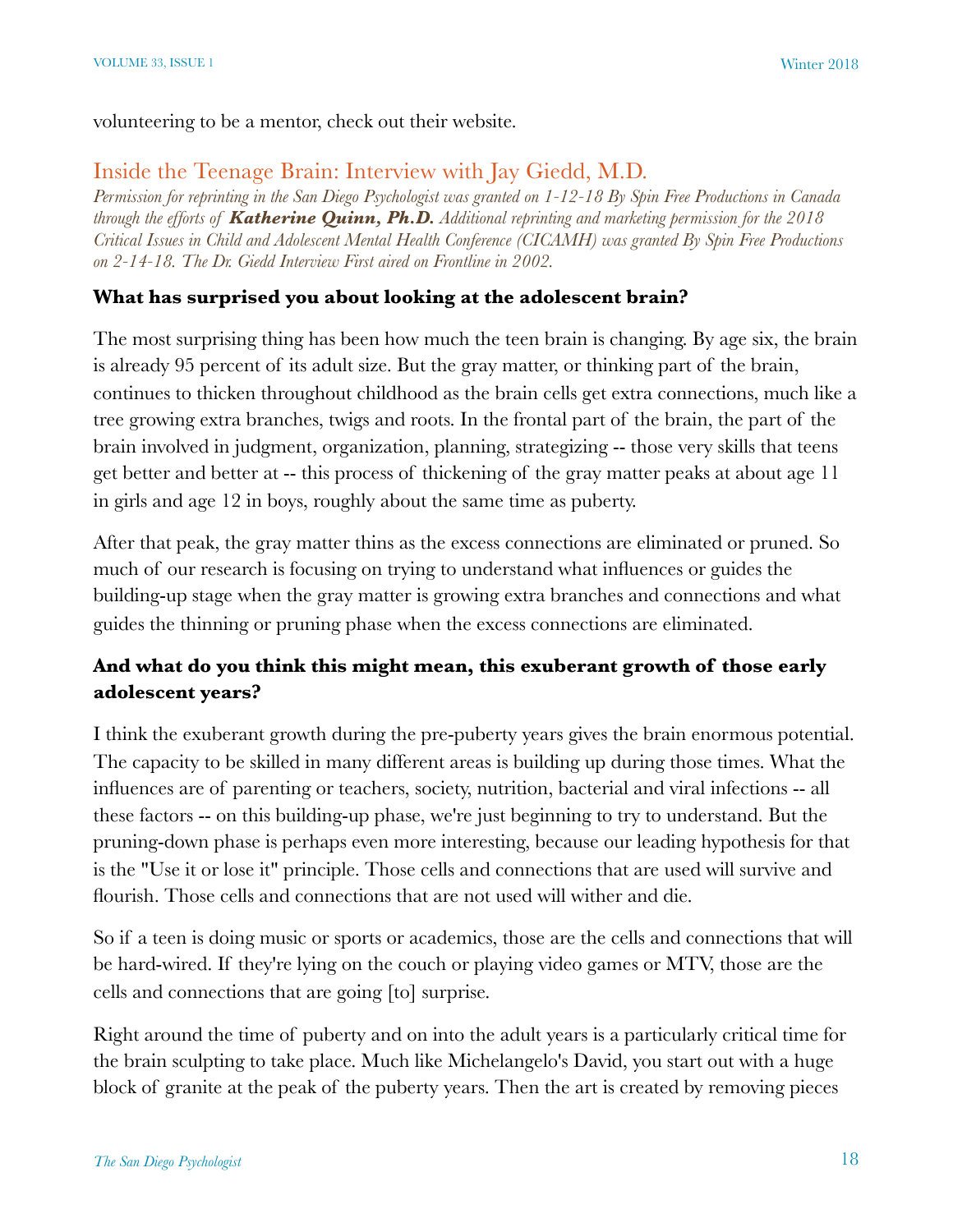of the granite, and that is the way the brain also sculpts itself. Bigger isn't necessarily better, or else the peak in brain function would occur at age 11 or 12. ... The advances come from actually taking away and pruning down of certain connections themselves.

The frontal lobe is often called the CEO, or the executive of the brain. It's involved in things like planning and strategizing and organizing, initiating attention and stopping and starting and shifting attention. It's a part of the brain that most separates man from beast, if you will. That is the part of the brain that has changed most in our human evolution, and a part of the brain that allows us to conduct philosophy and to think about thinking and to think about our place in the universe. ...

I think that [in the teen years, this] part of the brain that is helping organization, planning and strategizing is not done being built yet ... [It is] not that the teens are stupid or incapable of [things]. It's sort of unfair to expect them to have adult levels of organizational skills or decision making before their brain is finished being built. ...

It's also a particularly cruel irony of nature, I think, that right at this time when the brain is most vulnerable is also the time when teens are most likely to experiment with drugs or alcohol. Sometimes when I'm working with teens, I actually show them these brain development curves, how they peak at puberty and then prune down and try to reason with them that if they're doing drugs or alcohol that evening, it may not just be affecting their brains for that night or even for that weekend, but for the next 80 years of their life. ...

#### **Do you have particular concerns about that period, too, though?**

Yes. It's a time of enormous opportunity and of enormous risk. And how the teens spend their time seems to be particularly crucial. If the "Lose it or use it" principle holds true, then the activities of the teen may help guide the hard-wiring, actual physical connections in their brain. ...

## **Can you describe to me what people used to believe about the brain, actually, very recently?**

One of the most exciting discoveries from recent neuroscience research is how incredibly plastic the human brain is. For a long time, we used to think that the brain, because it's already 95 percent of adult size by age six, things were largely set in place early in life. ... [There was the] saying. "Give me your child, and by the age of five, I can make him a priest or a thief or a scholar."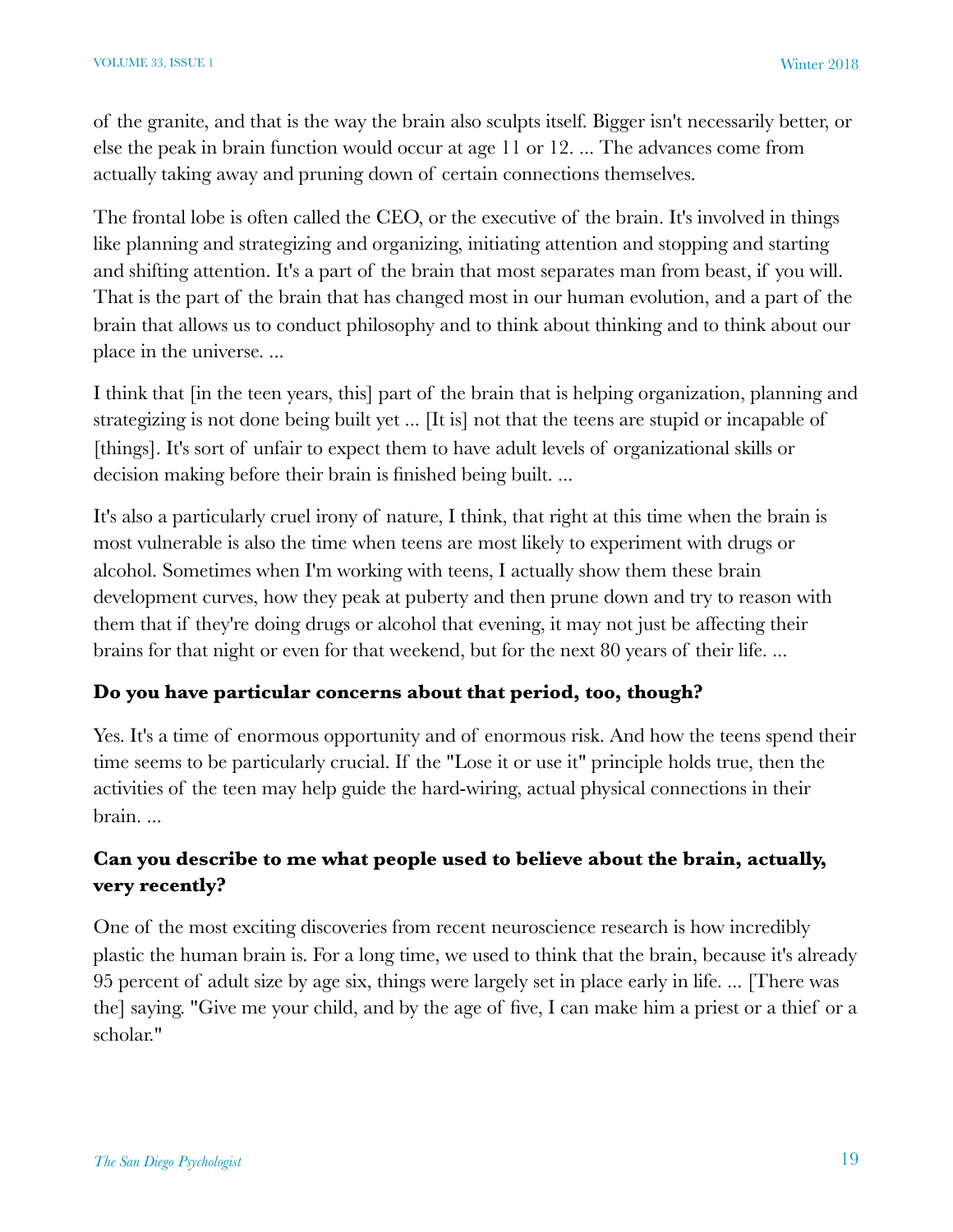[There was] this notion that things were largely set at fairly early ages. And now we realize that isn't true; that even throughout childhood and even the teen years, there's enormous capacity for change. We think that this capacity for change is very empowering for teens. ...

This is an area of neuroscience that's receiving a great deal of attention ... the forces that can guide this plasticity. How do we optimize the brain's ability to learn? Are schools doing a good job? Are we as parents doing a good job? And the challenge now is to ... bridging the gap between neuroscience and practical advice for parents, teachers and society. We're not there yet, but we're closer than ever, and it's really an exciting time in neuroscience. ... The next step will be, what can you do about it, what can we do to help people? What can we do to help the teen optimize the development of their own brain? ...

## **There has been a great deal of attention on the early years, and particularly on stimulating the early brain. What do you think of that work and that popularization of that brain science?**

There's been a great deal of emphasis in the 1990s on the critical importance of the first three years. I certainly applaud those efforts. But what happens sometimes when an area is emphasized so much, is other areas are forgotten. And even though the first 3 years are important, so are the next 16. And the ages between 3 and 16, there's still enormous dynamic activity happening in brain biology. I think that that might have been somewhat overlooked with the emphasis on the early years. ...

## **Not so long ago, people were emphasizing teaching little children through flashcards, through particular kinds of mobiles with black-and-white checks on them, playing Mozart. In fact, some states have sent CDs back with new mothers. What do you think of that? Has that been a misinterpretation of brain science?**

... We all want to do the best for our children. And what I fear is happening is that we're leaping too far from the neuroscience to such things. I don't think there is any established videotape or CD or computer program or type of music to play that we've shown with any scientific backing to actually help our children.

The more technical and more advanced the science becomes, often the more it leads us back to some very basic tenets of spending loving, quality time with our children. …

## **What directions is the research taking to explore how we can optimize brain development?**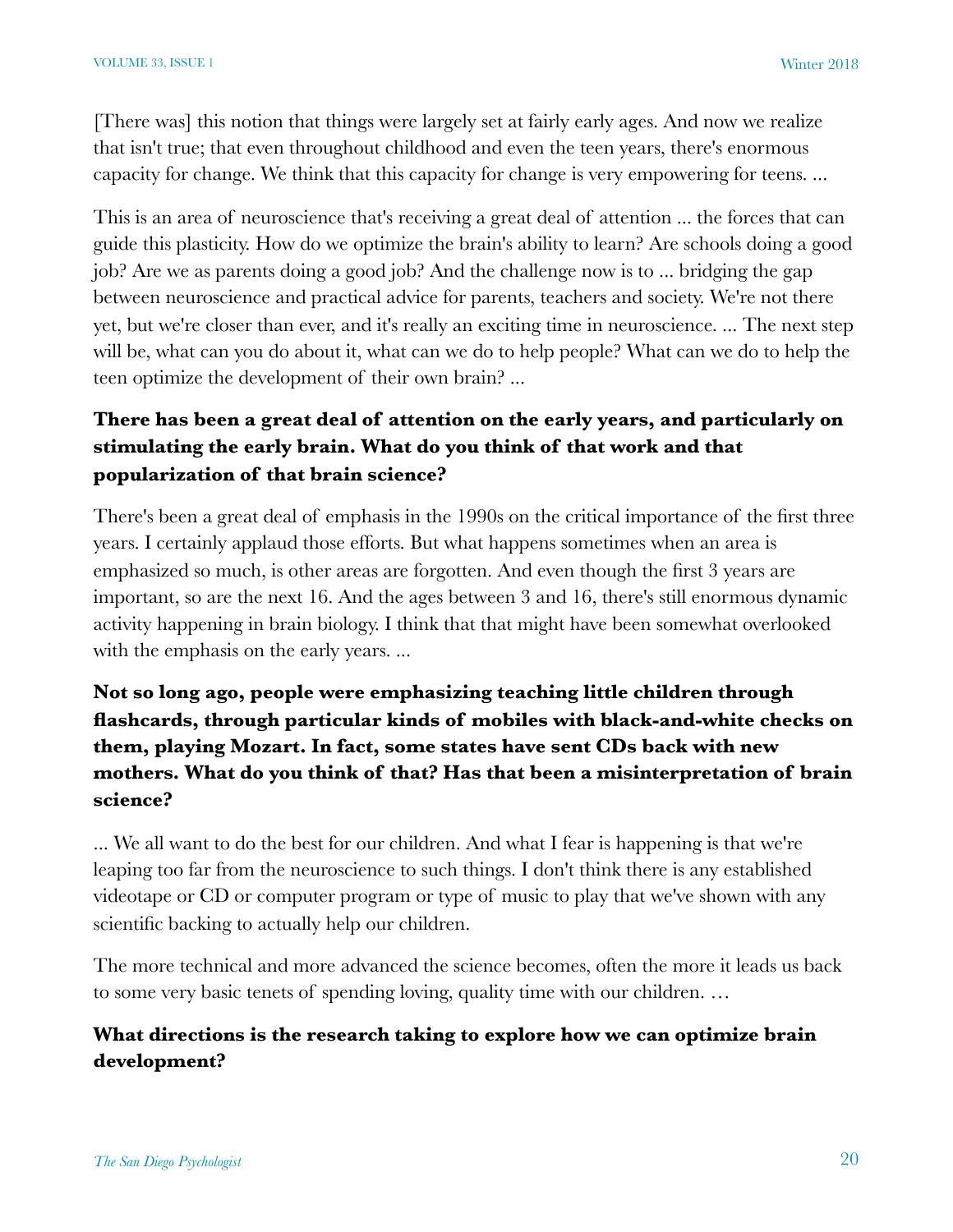Now that we've been able to detect the developmental path of different parts of the brain, the next phase of our research is to try to understand what influences these brain development paths. Is it nutrient or parenting or video games or the activity of the [child]? Or is it genes? By studying [identical] twins, we can begin to address some of these very basic nature/ nurture-type of questions.

For instance, when twins are in the first grade, their parents often dress them in the same clothes. They get the same haircut. It's sort of cute how alike they are. But that's not as cool in high school anymore. And so a lot of the twins as teens in high school start doing different things. The one who was a little bit better in sports may become an athlete. The one who was a little bit better at academics may become a scholar. Or one may turn to music and one to art. But they often have different daily activities.

So we can scan the brains when the twins are young and doing everything very much alike; then we can scan them as teenagers, when they start having different daily activities. This gives us a sense of which parts of the brain are influenced by behavior and which parts by the genes themselves.

We've already got some interesting early data on this. …

[The corpus callosum, the thick cable of nerves connecting the two hemispheres] is also interesting because it changes a lot throughout childhood and adolescence. It's been reported to be different in size and shape in many different illnesses that happen during childhood ... many higher cognitive thought [processes] like creativity and ability to solve problems. So it's been of great interest, especially to child psychiatrists. And what we find is that the size and shape of the corpus callosum is remarkably similar amongst twins ... and [so] seems to be surprisingly under the control of the genes.

But another part of the brain -- the cerebellum, in the back of the brain -- is not very genetically controlled. Identical twins' cerebellum are no more alike than non-identical twins. So we think this part of the brain is very susceptible to the environment. And interestingly, it's a part of the brain that changes most during the teen years. This part of the brain has not finished growing well into the early 20s, even. The cerebellum used to be thought to be involved in the coordination of our muscles. So if your cerebellum is working well, you were graceful, a good dancer, a good athlete.

We now know it's also involved in coordination of our cognitive processes, our thinking processes. Just like one can be physically clumsy, one can be kind of mentally clumsy. And this ability to smooth out all the different intellectual processes to navigate the complicated social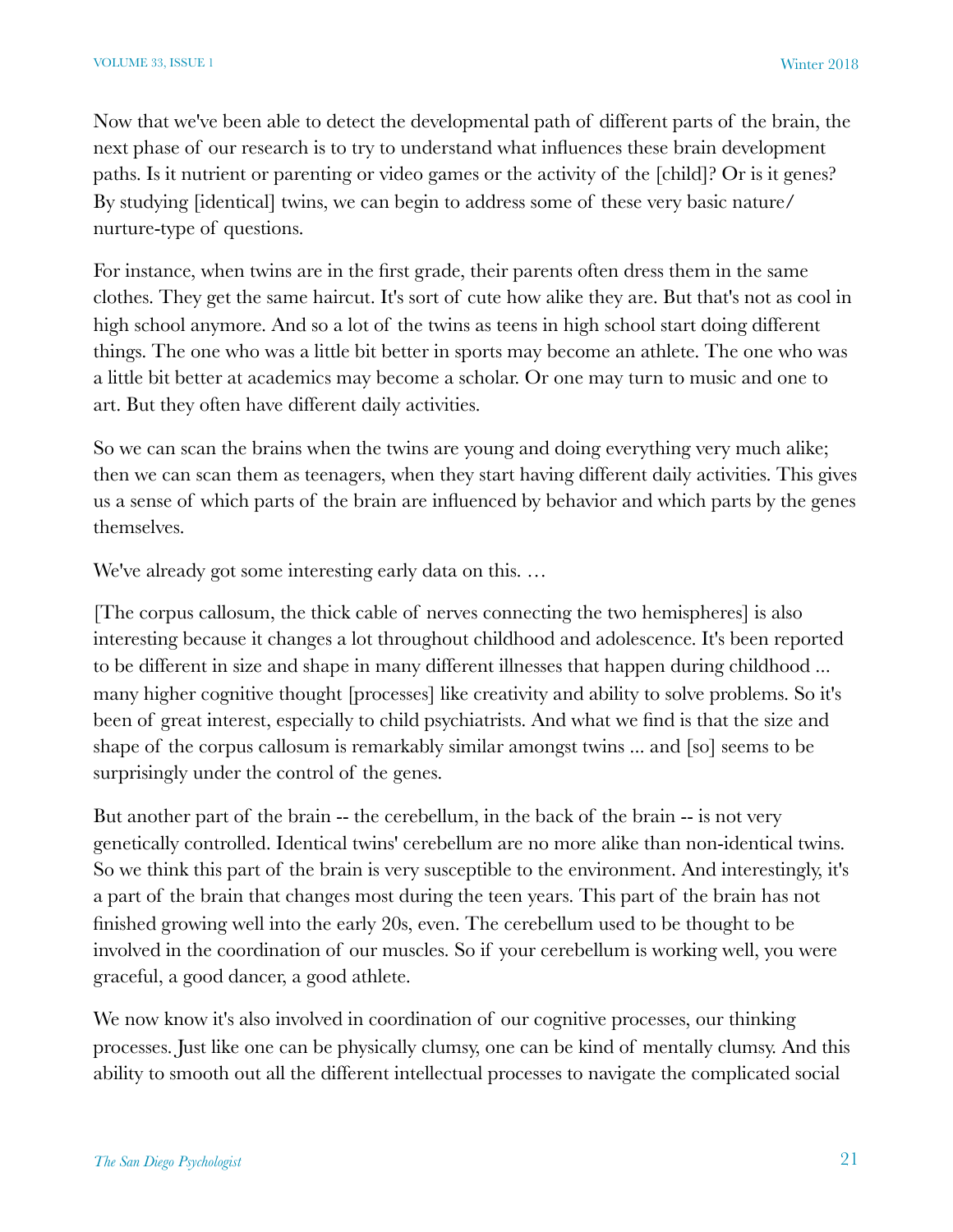life of the teen and to get through these things smoothly and gracefully instead of lurching ... seems to be a function of the cerebellum.

And so we think it's intriguing that we see all these dynamic changes in the cerebellum taking place during the teen years, along with the changes in the behaviors that the cerebellum subserves.

#### **What would influence the development of the cerebellum?**

Traditionally it was thought that physical activity would most influence the cerebellum, and that's still one of the leading thoughts. It actually raises thoughts about, as a society, we're less active than we ever have been in the history of humanity. We're good with our thumbs and video games and such. But as far as actual physical activity, running, jumping, playing, children are doing less and less of that, and we wonder, long term, whether that may have an effect on the development of the cerebellum.

…If the cerebellum is exercised and used, both for physical activity but also for cognitive activities, that it will enhance its development.

... almost anything that one can think of as higher thought -- mathematics, music, philosophy, decision making, social skills -- seems to draw upon the cerebellum. ...

The relationship between the findings that we have in the cerebellum and sort of practical advice or the links between behavior are not well worked out yet. That's going to be one of the great challenges of neuroscience -- to go from these neuroscience facts to useful information for parents, for teachers or for society. But it's just so recently that we've been able to capture the cerebellum that no work has yet been done on the forces that will shape the cerebellum or the link between the cerebellum shape or size and function.

## **When you look at the recent work that you've done in terms of the frontal cortex, do you see a difference between girls and boys?**

Yes. One of the things that we're particularly interested in as child psychiatrists is the difference between boys' brains and girls' brains, because nearly everything that we look at as child psychiatrists is different between boys and girls -- different ages of onset, different symptoms, different prevalences and outcomes. Almost everything in childhood is more common in boys -- autism, dyslexia, learning disabilities, ADHD, Tourette's syndrome -- are all more common in boys. Only anorexia nervosa is more common in girls. So we wonder if the differences between boys' and girls' brains might help explain some of these clinical differences.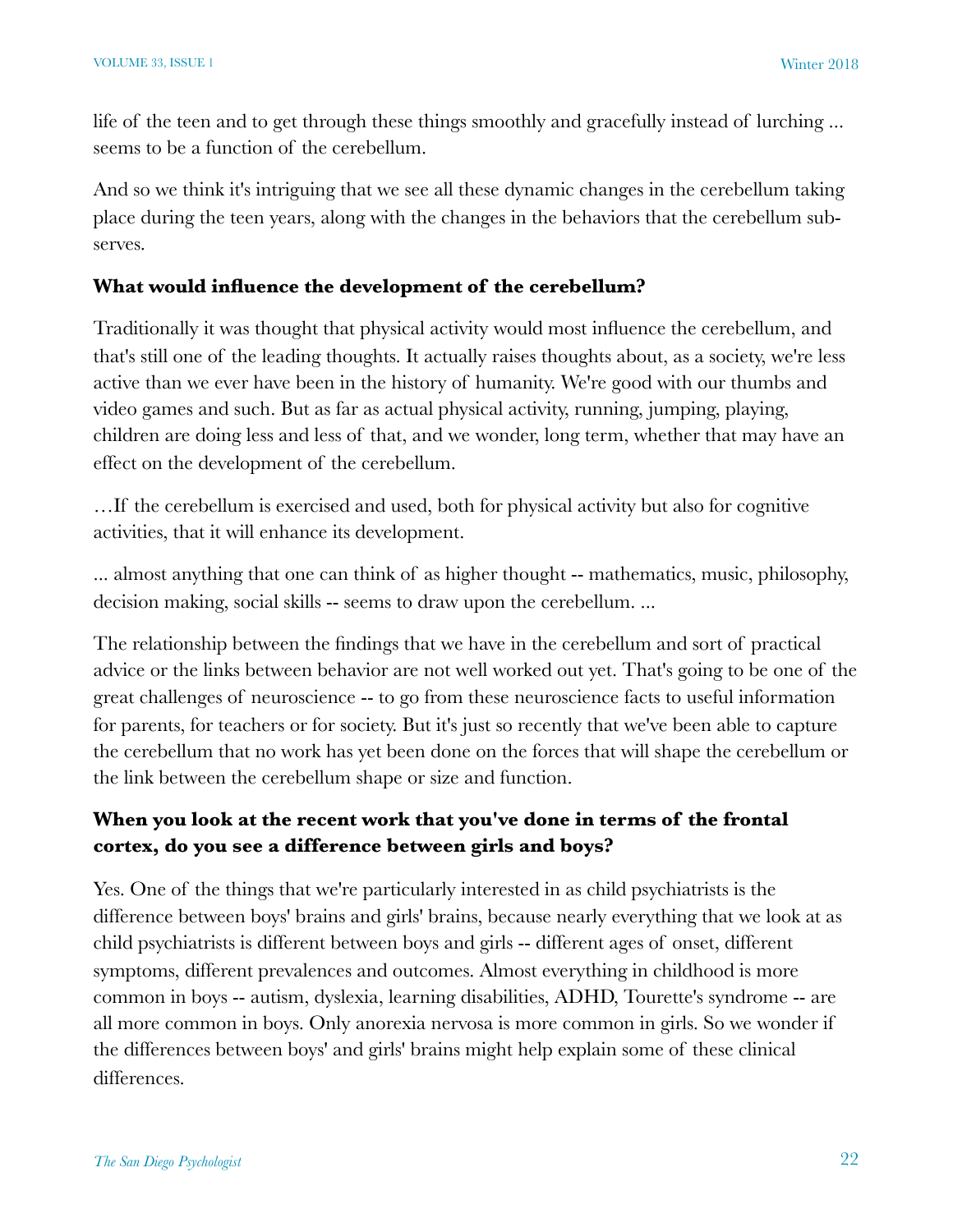The male brain is about 10 percent larger than the female brain across all the stages of ... 3 to 20; not to imply that the increased size implies any sort of advantage, because it doesn't. The IQs are very similar. But there are differences between the boy and girl brains, both in the size of certain structures and in their developmental path. The basal ganglia which are a part of the brain that help the frontal lobe do executive functioning are larger in females, and this is a part of the brain that is often smaller in the childhood illnesses. I mentioned, such as ADD and Tourette's syndrome.

So girls, by virtue of having larger basal ganglia, may be afforded some protection against these illnesses. But in the general trend for brain maturation, it's that girls' brains mature earlier than boys' brains. …

#### The Myth of Parenting as the Etiology of Eating Disorders *by* Erin Parks, Ph.D.

As a clinician and researcher who specializes in Eating Disorders, I often contemplate how to increase awareness of Eating Disorders and what, in particular, is least understood about the condition and those who suffer from it. This thought was predominantly on my mind as Eating Disorder Awareness Week (February 26<sup>th</sup> to March 2<sup>nd</sup>, 2018) just wrapped up. A few weeks prior, I had an epiphany in an unlikely interaction that led me to the answer.

I was interviewing an applicant for a clinical position to our center, who, besides having impressive credentials, was kind, funny and thoughtful. In the course of the interview, I told her about our own center and its research focus on neuroimaging and genetics to look at the neurobiological underpinnings of eating disorders. I also mentioned that our center takes an agnostic approach to conceptualizing Eating Disorders, consistent with Family Based/ Maudsley therapy, which is based in the belief that that parents do *not* cause eating disorders. The applicant smiled, met my gaze, raised her eyebrows, and leaned in as though we were about to share a secret, and said:

#### **"I understand why you tell the parents that, but surely you don't** *really* **believe that."**

I *truly* do believe that parents do NOT cause Eating Disorders. I share that belief with our directors, our researchers, our clinicians, our office managers, our dietitians, our cooks, and every last member of our staff. We know that Eating Disorders, like other complex medical and mental health illnesses such as cancer, epilepsy, schizophrenia, and autism, are caused primarily by neurobiological and genetic factors. It is easy for us to refrain from blaming the parents as THE cause of Eating Disorders because we spend our days working with caring and concerned parents who are doing their best to raise happy and healthy children. These parents are shocked that their child has become so ill, because similar tothe interviewing clinician, they too had previously believed that poor parenting caused Eating Disorders.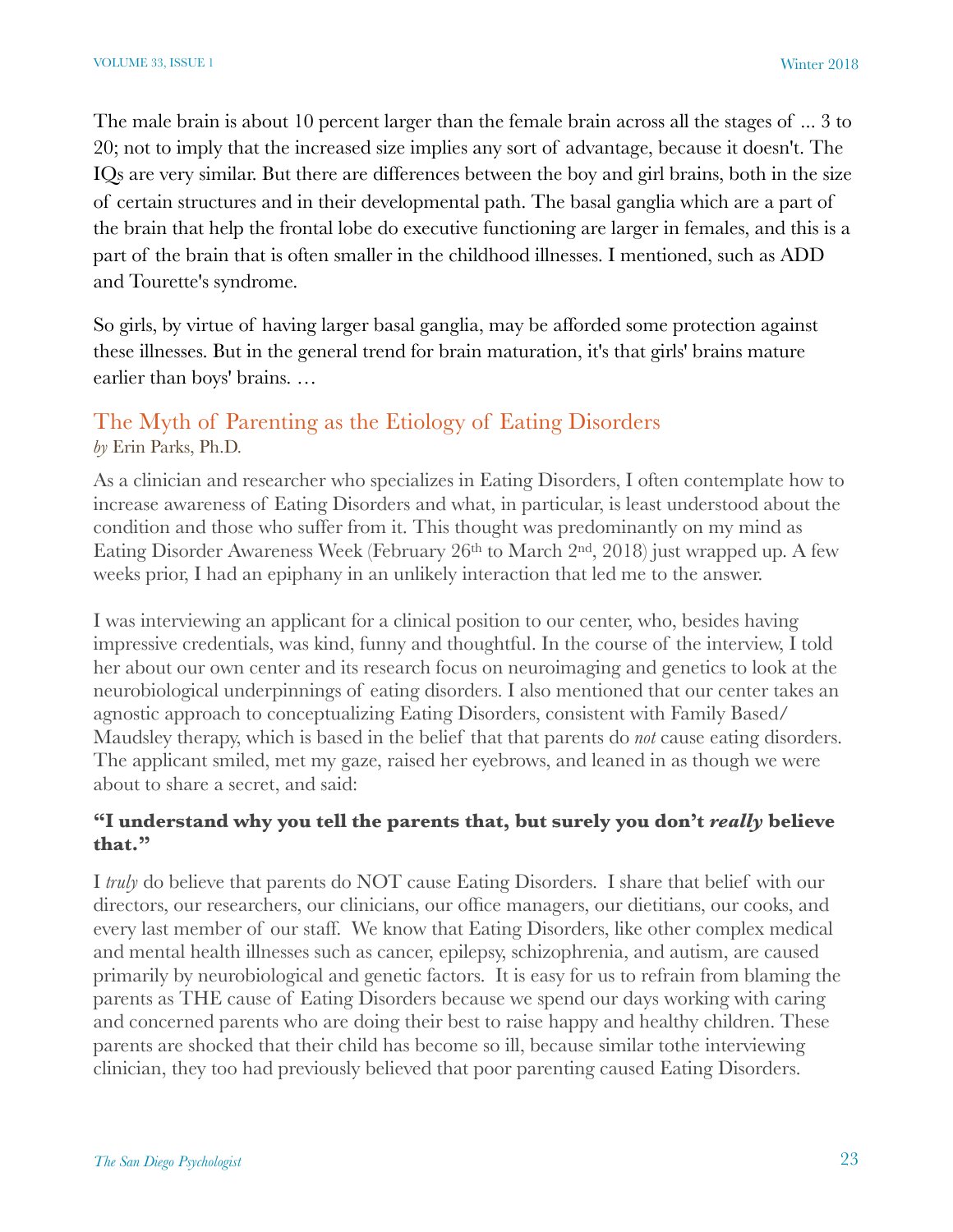I wish I could say that was the first time in an interview that someone had asked me if I secretly blamed the parents, but there are many intelligent and caring people—clinicians, teachers, neighbors, friends—who believe the common myth that faulty parenting causes eating disorders. This myth of parental causation has existed for many illnesses and most mental health disorders. For decades, parents, and in particular mothers, were traditionally cited as the primary cause of mental illness in their offspring. In the 1940s, the "schizophrenogenic mother," a mother who was simultaneously rejecting and overprotective, was a popular theory of the etiology of schizophrenia. With greater awareness of mental illness and its genetic underpinnings, the idea that parents cause schizophrenia—or ADHD, autism, depression--has generally (and thankfully) fallen out of favor. Yet, the myth of parental roles in the causation of Eating Disorders continues to prevail. To understand why that is, one must consider the characteristics of Eating Disorders:

Eating disorders have the highest mortality of any mental illness—rates that many studies suggest may be comparable to common pediatric cancers. And yet, when we hear of a child getting diagnosed with cancer, friends and neighbors spend very little time wondering *what caused* the cancer and instead energy is focused on *treating* the cancer and *supporting* the family. The same is not true when a child is diagnosed with an eating disorder.

When I asked a focus group of caring, intelligent parents what thoughts came into their minds when hearing of a 13-year-old being hospitalized for an eating disorder, they confided that they wondered about the parents: did they diet in front of their children; did they pressure them to succeed; did they convey certain messages about body image? There is this cultural sense that there is a right way and a wrong way to raise a child, and doing it incorrectly can cause problems—including eating disorders. So what is the right way?

## **There is a prolific stream of conflicting parenting articles offering the latest opinion/theory/research on how to approach feeding your family.**

Here are just a few examples:

- Don't feed your kids sugar: they'll become addicted vs. Feed your kids sugar: depriving them will make them binge later
- Make your kids try new foods: if not, they'll never develop a healthy palate vs. Don't worry if your kids are picky eaters: they will have disordered eating if you make food a battle
- Don't bribe your kids with food: food shouldn't be a reward vs. You can bribe your kids with food if it helps them eat their vegetables
- Hide vegetables in your kids' foods vs. Don't lie to your kids about what's in their food
- Let your kids eat as much or as little as they want: follow their lead so they become intuitive eaters vs. Your kids should be on a schedule, including meals: structure is good for kids.
- Gluten is bad vs. All food is good
- Kids have to eat meat vs.No, kids should eat meat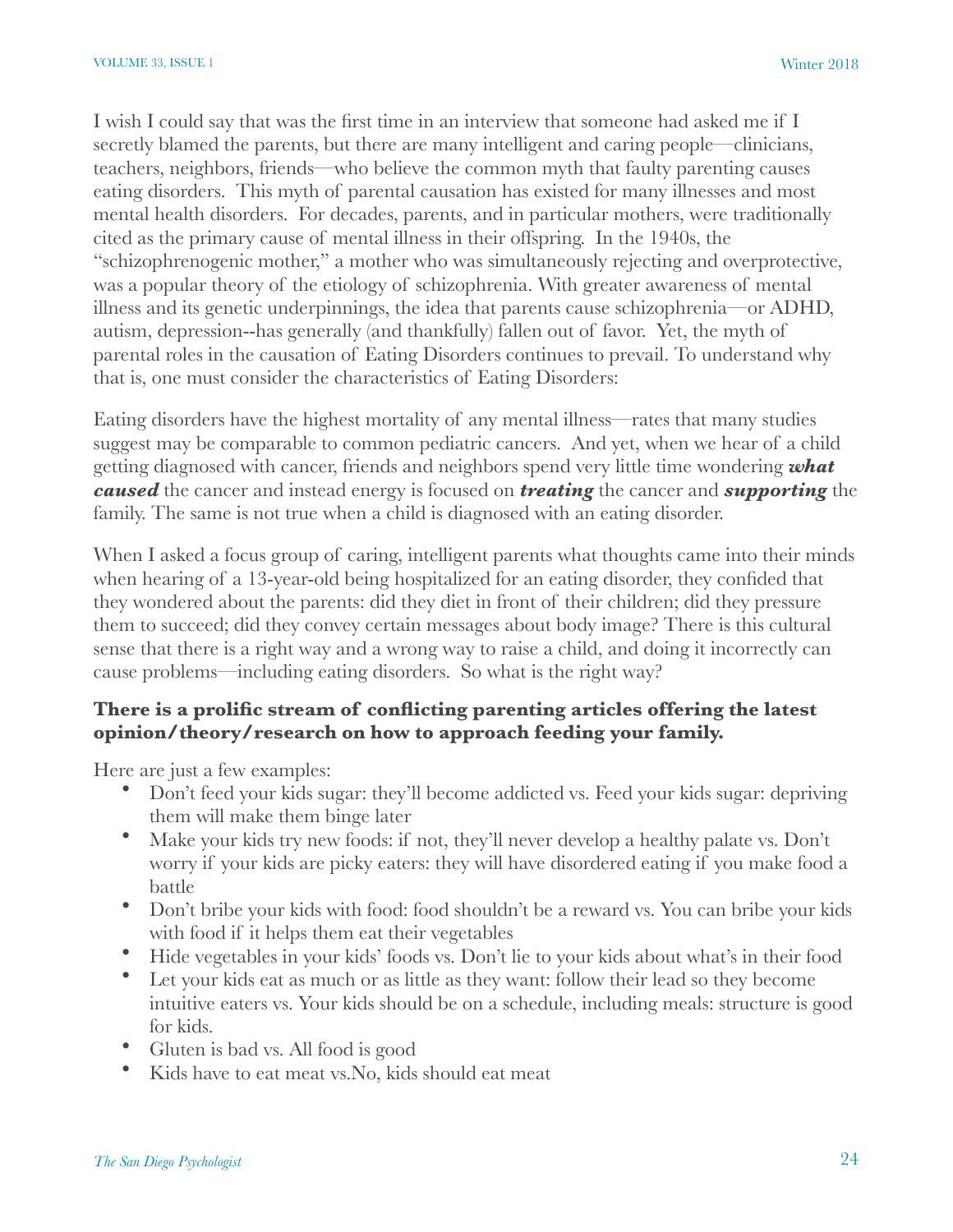- Dieting is bad: teach kids to love their bodies at all shapes vs.Model healthy eating: we have an obesity epidemic
- If you put your kid on a diet they will develop an eating disorder vs. If you don't put your kid on a diet they will become obese and get diabetes

#### Confused yet?

The conflicting advice continues when the parenting articles discuss achievement. Parents should teach their children art and music and sports and STEM skills and foreign languages. Parents enroll their children in way too many activities. Parents should let their children choose their activities. Tiger Moms vs Free Range Kids. Kumon vs Montesorri. It's your fault if your children get hurt—you should have been watching them. Don't be a helicopter parent and let your children play unsupervised. Challenge your kids, they need frustration and failure —they need grit. Don't push your kids—they'll develop eating disorders.

## **Parenting is an unyielding stream of decisions, creating infinite iterations of parenting.**

Our clinic has worked with hundreds of families and while their home cultures slightly differ, most are just typical families, trying to find moderation amid the sea of conflicting internet advice when it comes to feeding and raising their kids. No matter what food and parenting choices they made for their families, somewhere there is an expert saying that they made the wrong choice and that is why their child has disordered eating.

A confession: I have two toddlers and I consume the endless stream of conflicting parenting articles that fill my Facebook feed and the Huffington Post. Sometimes I WANT parents to be the cause of language delays and college dropouts and cancer and bullying and ADHD and eating disorders. Then I could just parent "correctly" and guarantee that nothing bad will ever happen to the two children I love most in this world. But the reality is that there are pros and cons to all decisions and there are complex causes to complex issues. The reality is that parents everywhere are trying their very best, doing a very good job, and are parenting in ways that may look very similar to how each of us parent—and their children are struggling with difficult and scary things—including eating disorders.

Many articles during Eating Disorders Awareness Week spoke of hypothesized causes of eating disorders, e.g., food culture, focus on achievement, the media, and so forth, and while it can be important to think about the negative consequences of some aspects of our culture, this search for a singular cause can feed into the culture of blaming the parents. The majority of parents will diet, the majority of women will feel bad about their bodies, the majority of teens will feel pressure to succeed, and the majority of images of women in the media will be distorted and unhealthy—and yet the majority of children will NOT develop eating disorders.

I sincerely hope we can turn the conversation to the successful evidence-based treatments that now exist for eating disorders and how we can improve upon them so that treatments are effective, accessible, and affordable for everyone. I hope that we can discuss how parents know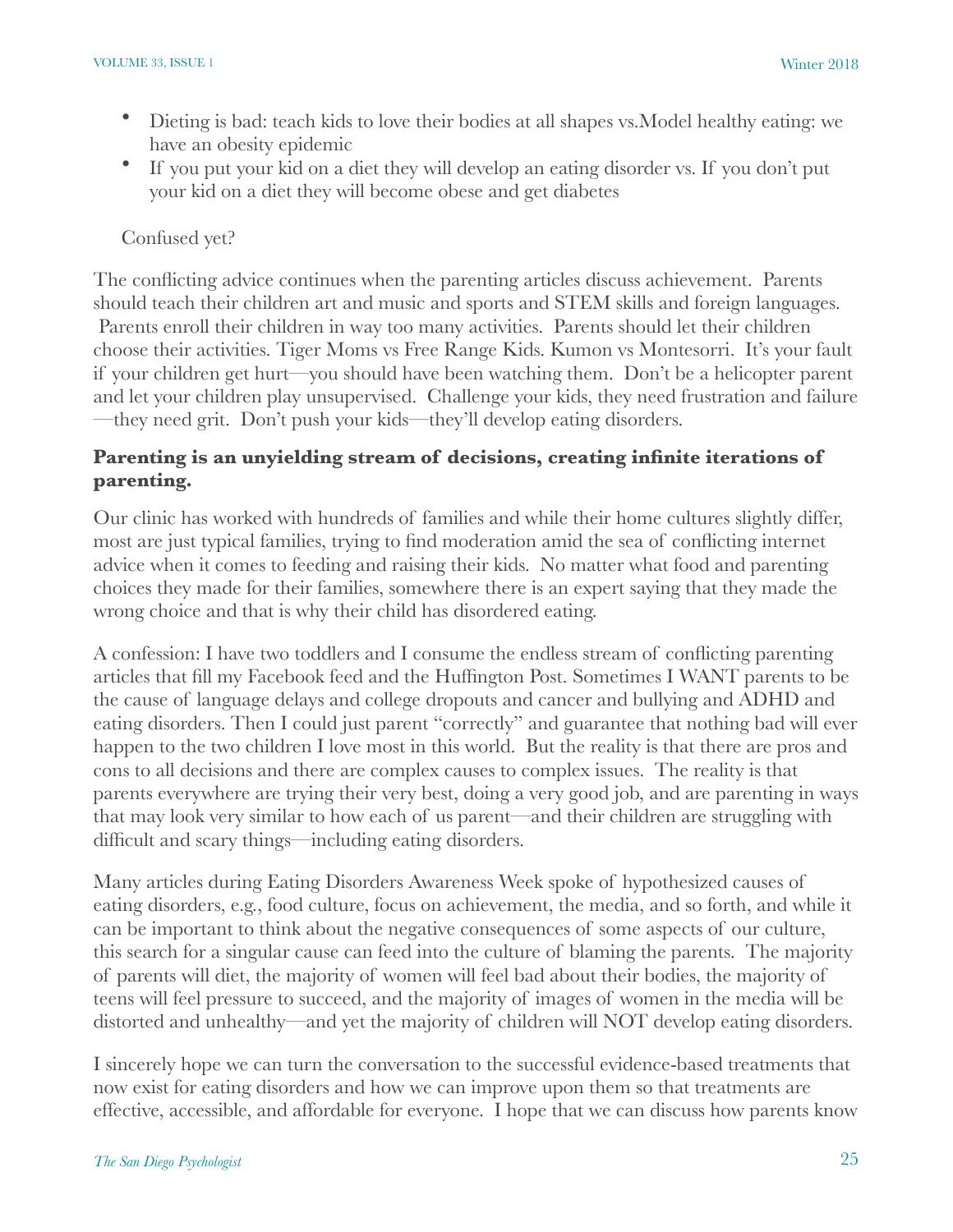their children best and can be the most wonderful treatment allies in helping their children fully recover from an eating disorder. If I draw awareness to just one thing about Eating Disorders, may it be this: parents are NOT the cause of their children's Eating Disorders and they do not deserve to be blamed.

Part of the Maudsley or FBT approach is to involve the family in treatment. There is strong evidence that children, teenagers, and even young adults heal faster and relapse is prevented, when parents are involved. Parents are critically important, and often provide valuable perspectives on their child to treatment providers. And while parents may not have caused the eating disorder, they may need new skills to fight the eating disorder. When well informed, they can implement important behavioral and emotional components that will support their child's recovery. Perhaps one of the most important lessons in coming together as a family to support their child's eating disorder treatment and recovery is to experience what a resource their family is, as they develop new skills, express their caring for each other, and share the insights they are learning in response to this challenge. Not only may their child recover from the Eating Disorder, but all family members may grow, thrive, and develop new strengths in unexpected ways.

#### genome of a generation in healing

poem *by* Maya Salameh

I will piece myself back together by the crux of entwined lashes at the apex of my eyes where memories meet mind and mind mars memories.

I will domestically consolidate my assets with the bindings of my dna; the weak hydrogen bonds and the supplement vitamin-gummy strong of family. the nitrogenous bases of my internal faraway can't-confiscate-conceal-or-carry places. I will laugh and reunite my peddling provinces under an iron fist. I will explore the solar systems under my tongue. I have reconciled with myself two, ten, twelve times before. there is a terrible beauty in loving your rocky beaches. the coast is only complete with its jagged pieces.

I will make peace. I will post memos on my hipbones to remind me of the power in my curved unnerved lips.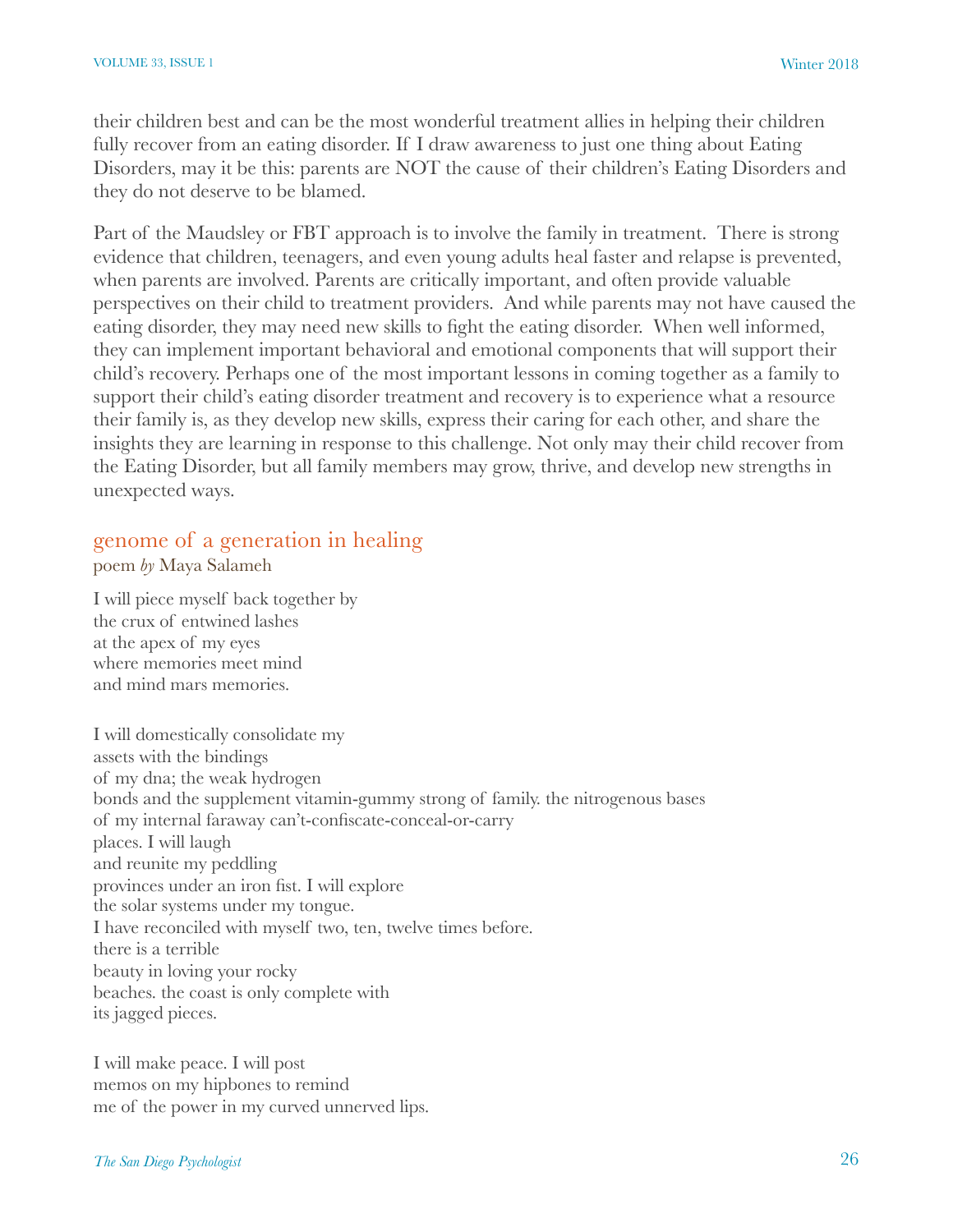I will paint polished truths onto my toes. I will draft legislation up and down my legs. I will welcome every imperfection/scar/flaw love will be the highest law.

I will reunite in all of my languages. me reuniré je me reunirai saatahed. I will pray. incense is always burning somewhere. this is worthy of worship.

I will barter my palms for poems painted in persimmon. many have called me a poet, but I'm still becoming a writer, I am still working on my intimacy.

I will feel like a phenomenon - cold front staining shoulders, cumulus crowding curls, lightning between lips.

when asked about innocence, I will answer my sister and I spent night after night wishing on the flimsy stars stuck to our ceiling. sometimes, intention glows better in the dark.

when my bones shake with the gravity of all that is left to be done, I will remember some things are still worth our awe, some things are still worth blood and ink, still worth taking stock and keeping score,

some things are still worth falling for.

so I will speak before it swallows me.

when they tell you not to take that tone. remember. for every goliath there is a stone.

I resolve for the new year to write an essay. I will call it home. I will write a story. I will call it grief. I will write a poem. I will call it relief.